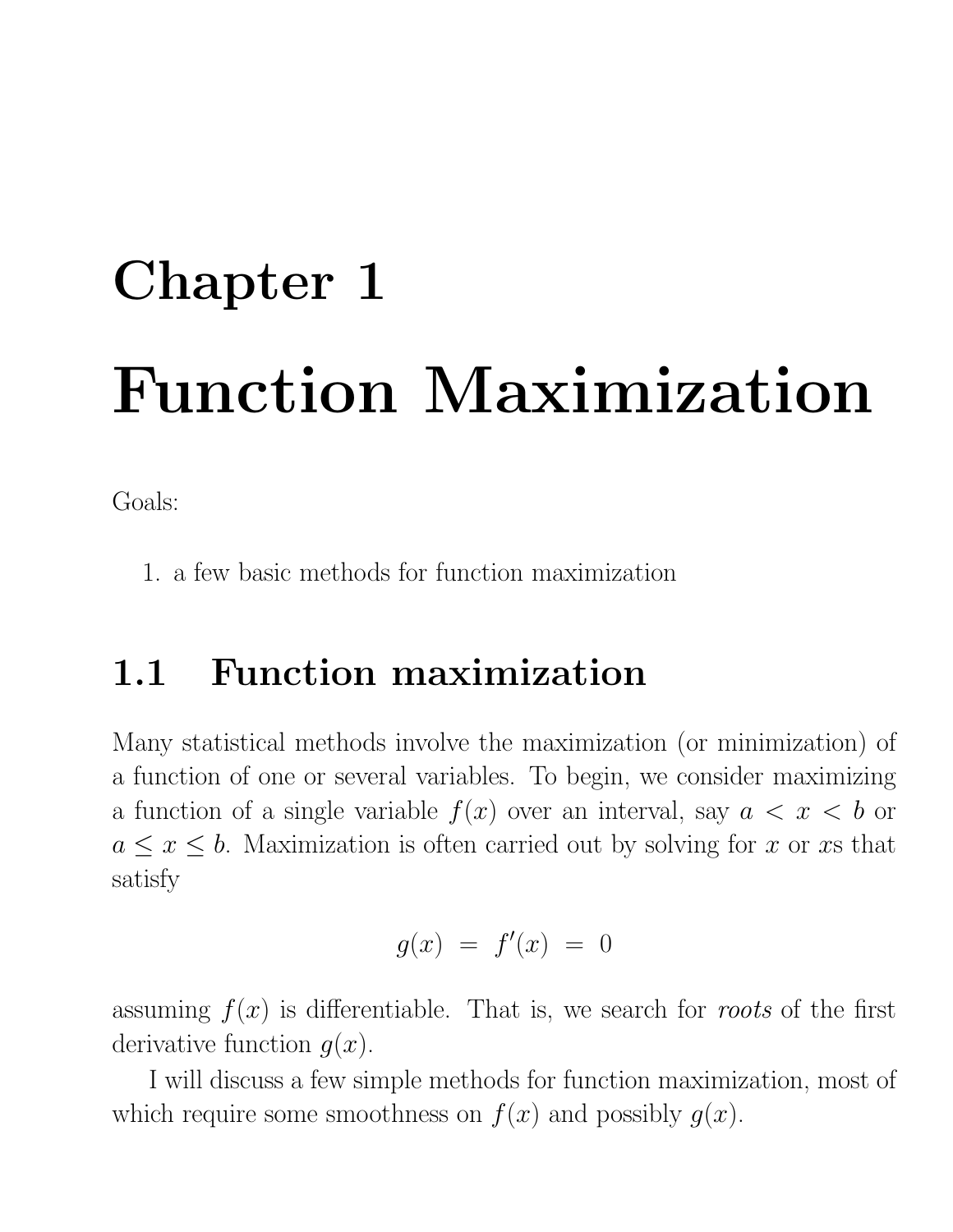# 1.2 Direct maximization

Direct maximization is effective in a vector or matrix programming language. It does not generalize well when  $f(x)$  is defined for  $x \in \mathbb{R}^p$  where p is larger than 2, 3, or 4.

As an example, consider maximizing the function

$$
f(x) = \frac{\log(x)}{1+x}
$$
,  $0 \le x \le 5$ .

The basic idea is to finely divide the interval into a set of points on which the function is evaluated. Then we find the element in the vector of function values at which the function is maximized. Note that the maximization is approximate. The error in the approximation is a function of the coarseness of the grid.

```
# define function f(x)
f.f \leftarrow function(x) {
  log(x) / (1 + x)}
# plot function
library(ggplot2)
p \leftarrow \text{gplot}(data-frame(x = c(0.0001, 5)), aes(x))p \leftarrow p + \text{stat_function}(fun = f.f)p \leftarrow p + \text{ labs}(\text{title} = \text{``The function } f(x) = \log(x) / (1 + x) \text{''})print(p)
```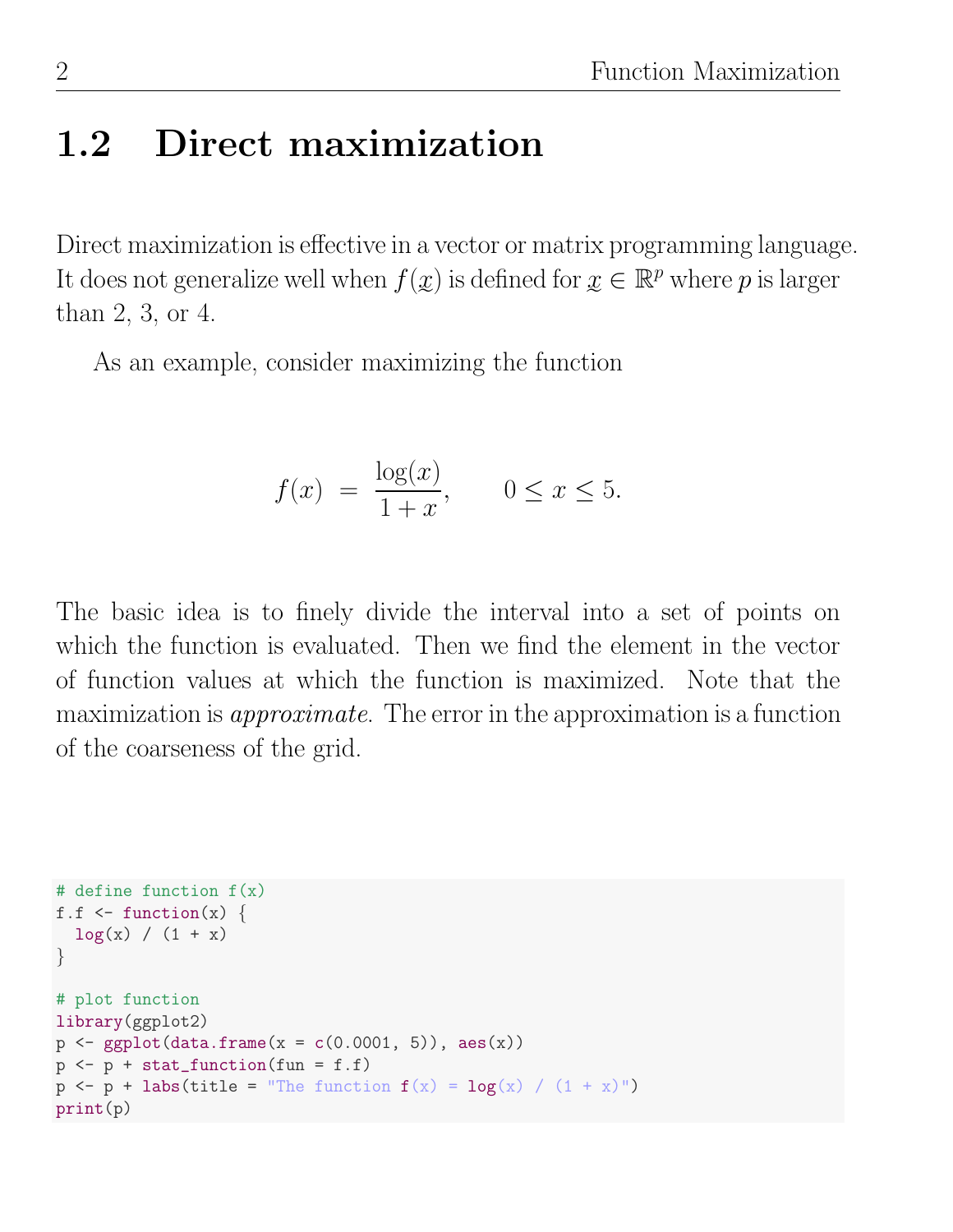

Looking at the plot, we see that  $f(x)$  initially is increasing then slowly decreases pass the point at which the maximum of  $f(x)$  occurs.

```
# a grid of x-values
x \leftarrow \text{seq}(0.0001, 5, \text{ by } = 0.0001)# evaluate the function over the grid
f.x \leftarrow f.f(x)# determine the index of the maximum value
ind \le which(f.x == max(f.x))
# print the value of x and f(x) at the maximum
c(x[ind], f.x[ind])## [1] 3.5911 0.2785
```
The max occurs at 3.5911 and the maximum value is 0.2785.

# 1.3 Bisection (bracketing)

This is the simplest, but slowest,, method to solve

$$
g(x) \ = \ f'(x) \ = \ 0.
$$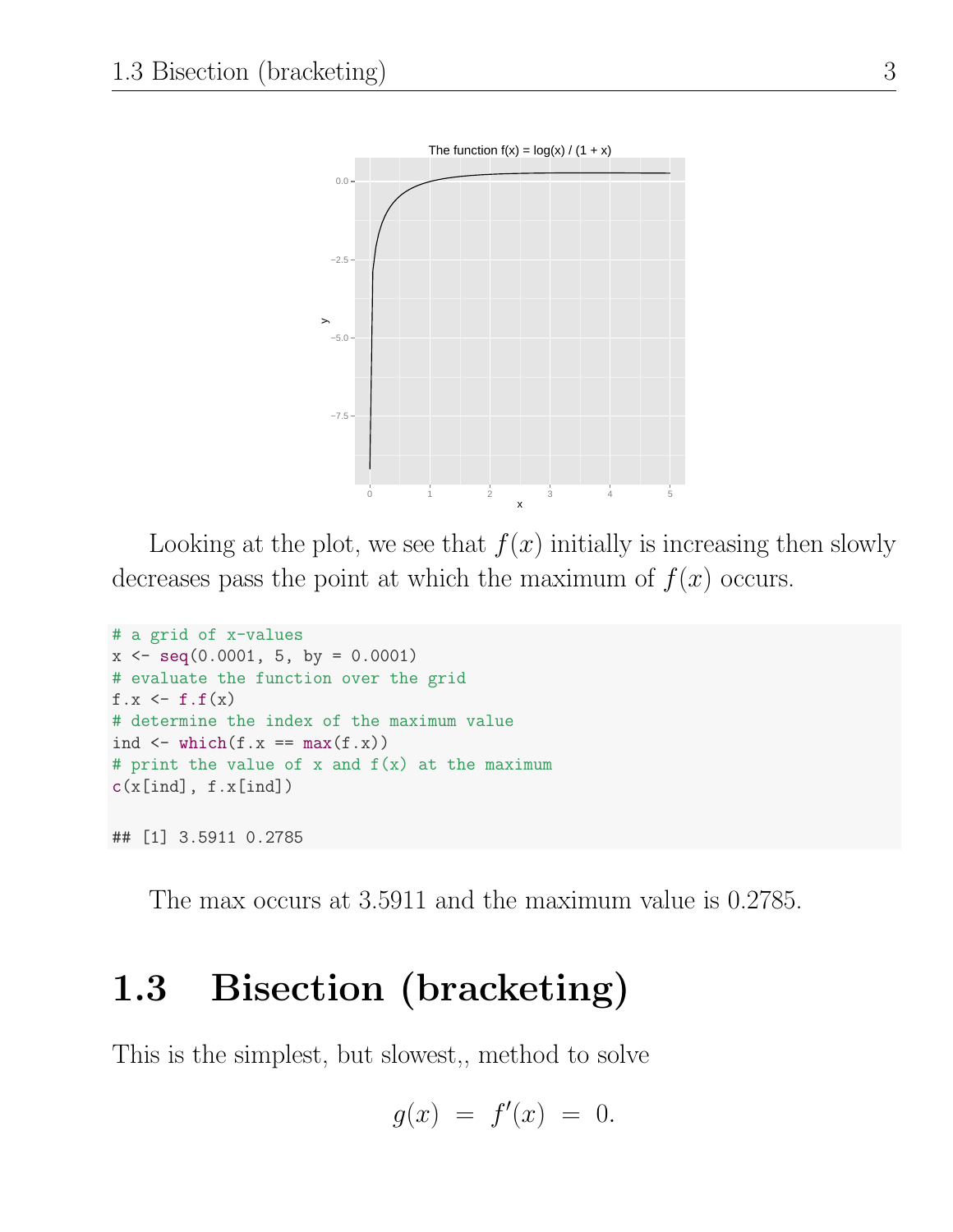However, it is "guaranteed to work" provided simple precautions are taken. For simplicity, we assume  $g(x)$  is *continuous*. The idea is to find an interval  $a \leq x \leq b$  on which  $g(x)$  is monotonic (either strictly increasing or decreasing) and such that  $g(x)$  changes sign (that is,  $g(a)g(b) < 0$ ). This implies there is a unique root in this interval.

The basic idea of bisection is to sequentially halve the interval by checking whether the root is to the left or right of the interval midpoint and then modifying the interval appropriately. That is, if at

$$
x_0 = (a+b)/2
$$

we have

$$
g(a)g(x_0) > 0 \Rightarrow g(x)
$$
 has same sign at a and  $x_0$   
 $\Rightarrow$  root is to the *right* of  $x_0$   
 $\Rightarrow$  redefine  $a = x_0$ 

else if

$$
g(a)g(x_0) < 0 \Rightarrow g(x)
$$
 changes sign between a and  $x_0$   
 $\Rightarrow$  root is to the *left* of  $x_0$   
 $\Rightarrow$  redefine  $b = x_0$ .

The process iterates until  $b - a \leq \varepsilon$  (a user-specified small value).

#### Remarks

1. By construction, if  $g(a)g(x_0) = 0$ , then we know that  $x_0$  is the root. One could build this into the routine but because of machine roundoff it is not likely that the machine representation of  $g(a)g(x_0)$ will give you zero exactly, so the extra coding probably does not pay off.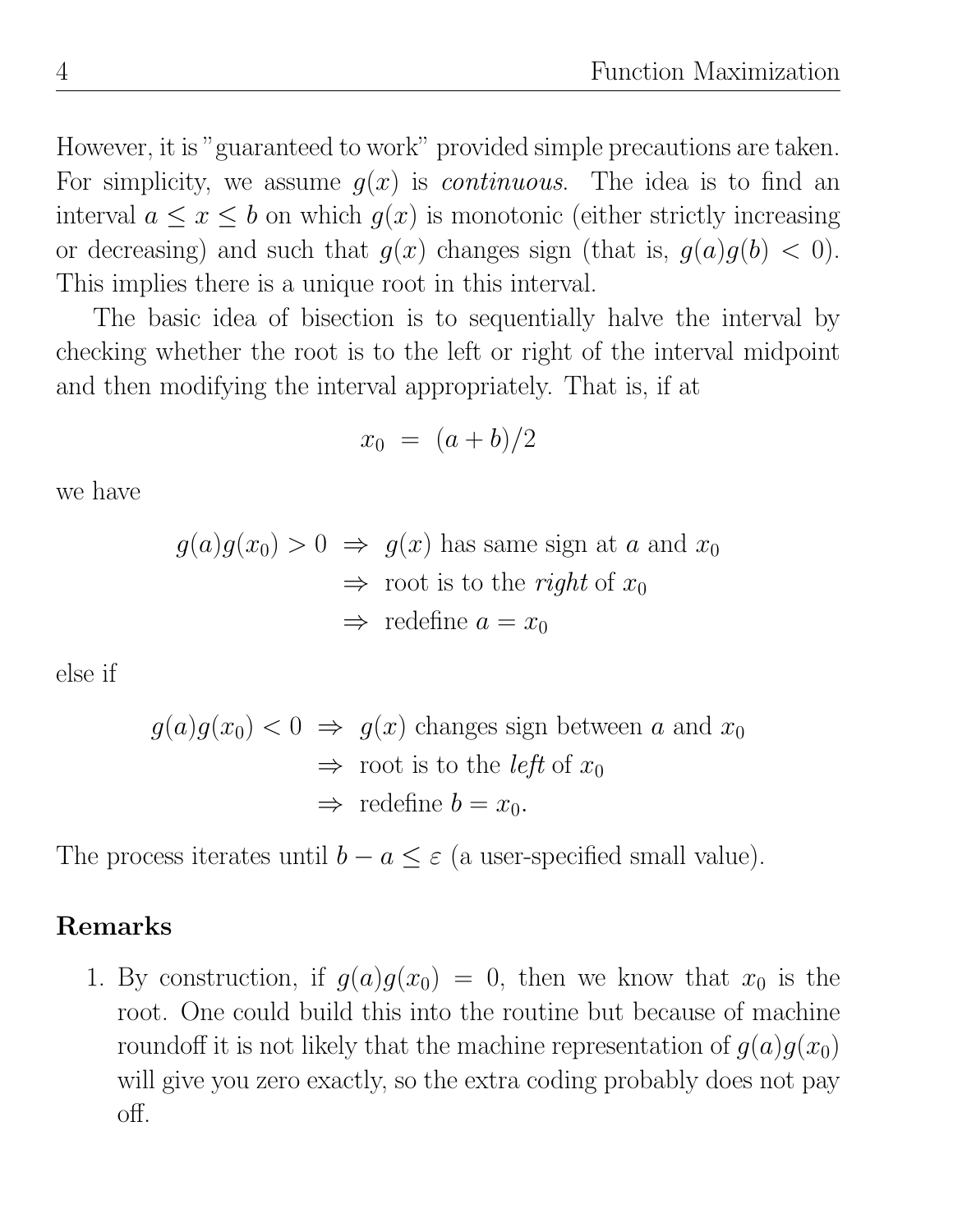- 2. Bisection is relatively slow because it ignores information about how quickly  $g(x)$  changes over [a, b], that is, it does not use information on derivatives of  $g(x)$ .
- 3. If we let  $[a_i, b_i]$  be the search interval at the *i*th step with  $[a_0, b_0]$  as the initial interval, then

$$
b_i - a_i = 2^{-i}(b_0 - a_0)
$$

Given the user defined  $\varepsilon$ , we have

$$
b_i - a_i = 2^{-i}(b_0 - a_0) < \varepsilon
$$
\n
$$
\Leftrightarrow -i + \log_2(b_0 - a_0) < \log_2(\varepsilon)
$$
\n
$$
\Leftrightarrow i > \log_2\left(\frac{b_0 - a_0}{\varepsilon}\right).
$$

That is, we need approximately that

$$
\log_2\left(\frac{b_0-a_0}{\varepsilon}\right)
$$

steps for convergence. Reducing  $\varepsilon$  by a factor of 10 (that is, adding an additional decimal place of precision) requires an additional

$$
log_2(10) = 3.3 \div 4
$$

iterations.

4. The method is *guaranteed* to converge to within  $\varepsilon$  (or  $0.5\varepsilon$ ) of the root, provided  $g(x)$  is continuous.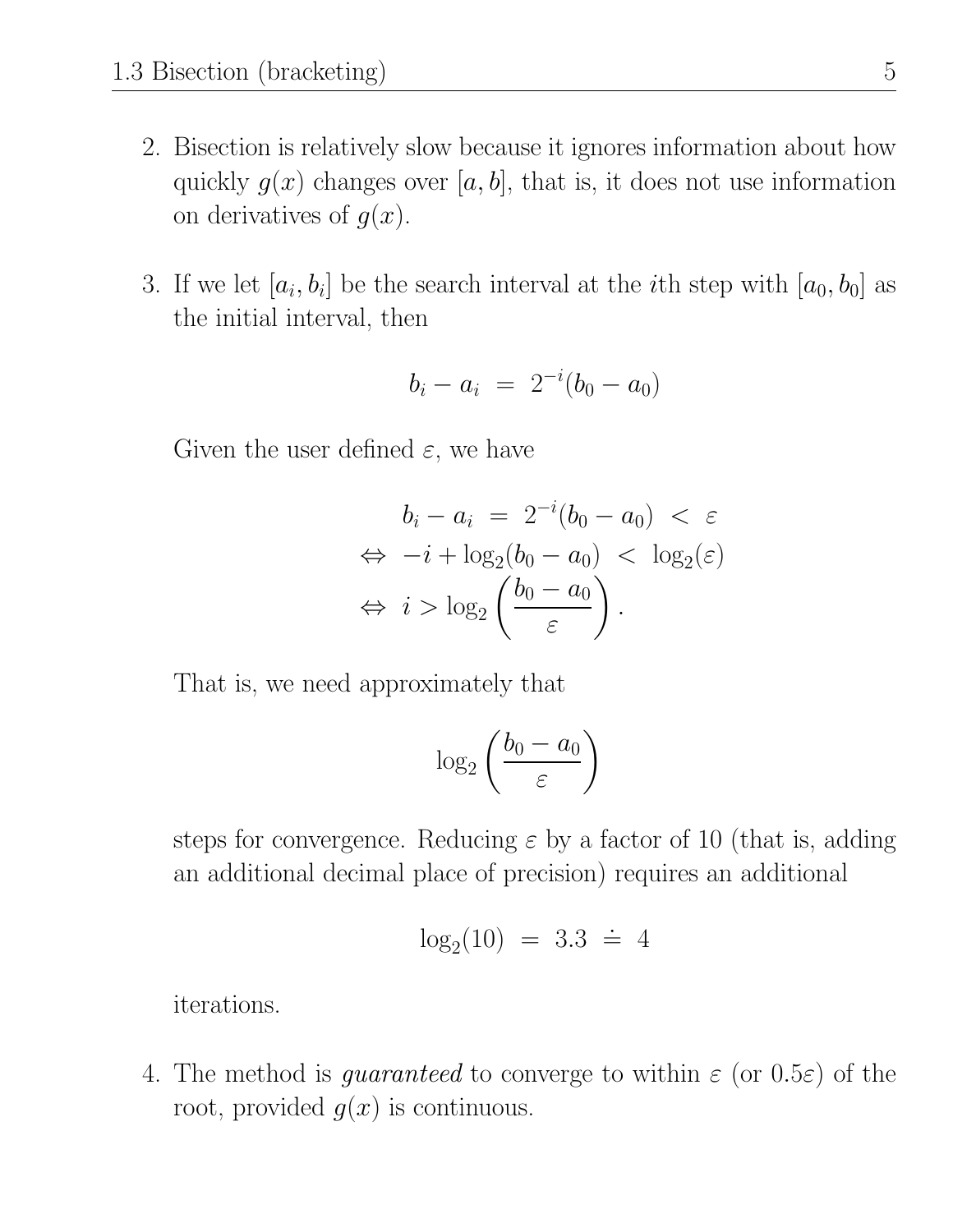**Example:** Quantiles of a rv X Suppose a univariate rv X has a cumulative distribution function

$$
F(t) = \Pr(X \le t), \tag{1.1}
$$

where, for simplicity, we assume  $F(t)$  is continuous and strictly increasing. Given  $0 < \alpha < 1$ , the  $\alpha$ th percentile of X is the unique value  $x_{\alpha}$  so that

$$
F(x_{\alpha}) = \alpha
$$

$$
F(x_{\alpha}) - \alpha = 0.
$$



Given  $F(t)$ , it is relatively straightforward to use bisection to compute  $x_{\alpha}$ . R has routines to compute quantiles for many standard distributions, typically using more complex approximations based on rational function expansions and the like. The following function illustrates a bisection evaluation of percentiles for a standard normal distribution.

#### **CDF of Normal(0,1)**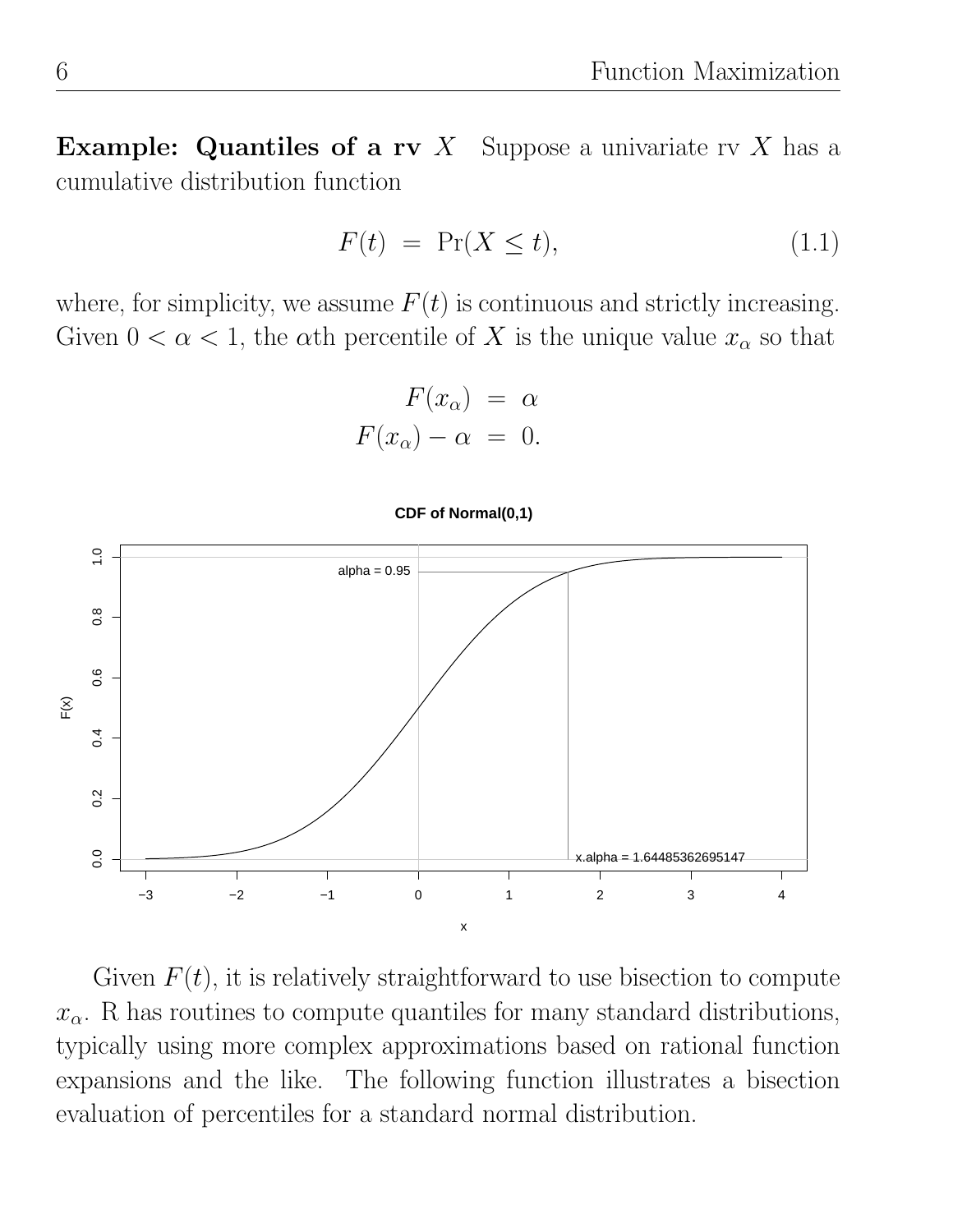```
## function bisect.qnorm - standard normal quantiles
# input: alpha = probability for desired quantile
# output: xa = desired quantile with max error eps=0.001
# provided alpha is not extreme
bisect.qnorm \leq function(alpha, eps = 0.001, a = -5, b = 5, sw.more = 0) {
 # First some error catching
 if(length(alpha) > 1) {
   xa <- NULL
   warning("alpha must be a scalar.")
   return(xa)
  }
  if((alpha < 0) | (alpha > 1)) {
    warning("alpha out of bounds, specify 0 < alpha < 1")
   xa <- NULL
   return(xa)
  }
  if(alpha \leq pnorm(a)) {
    warning("alpha specified less than lower bound, pnorm(a)")
   xa <- NULL
   return(xa)
  }
  if(alpha >= \text{pnorm}(b)) {
    warning("alpha specified greater than upper bound, pnorm(b)")
   xa <- NULL
   return(xa)
  }
  if(alpha == 0.5) { # what happens if we don't have this?
   xa \leftarrow 0return(xa)
  }
  if (sw.more != 1) \{ # don't provide additional outputwhile ((b - a) > eps) {
      x0 \leftarrow a + (b - a) / 2if ((\text{pnorm}(x0) - \text{alpha}) < 0)a \leftarrow x0} else {
        b \leftarrow x0}
    }
    xa \leftarrow a + (b - a) / 2return(xa)
  }
  if (sw.more == 1) { # provide additional output for creating plot later
 ii <- 1
```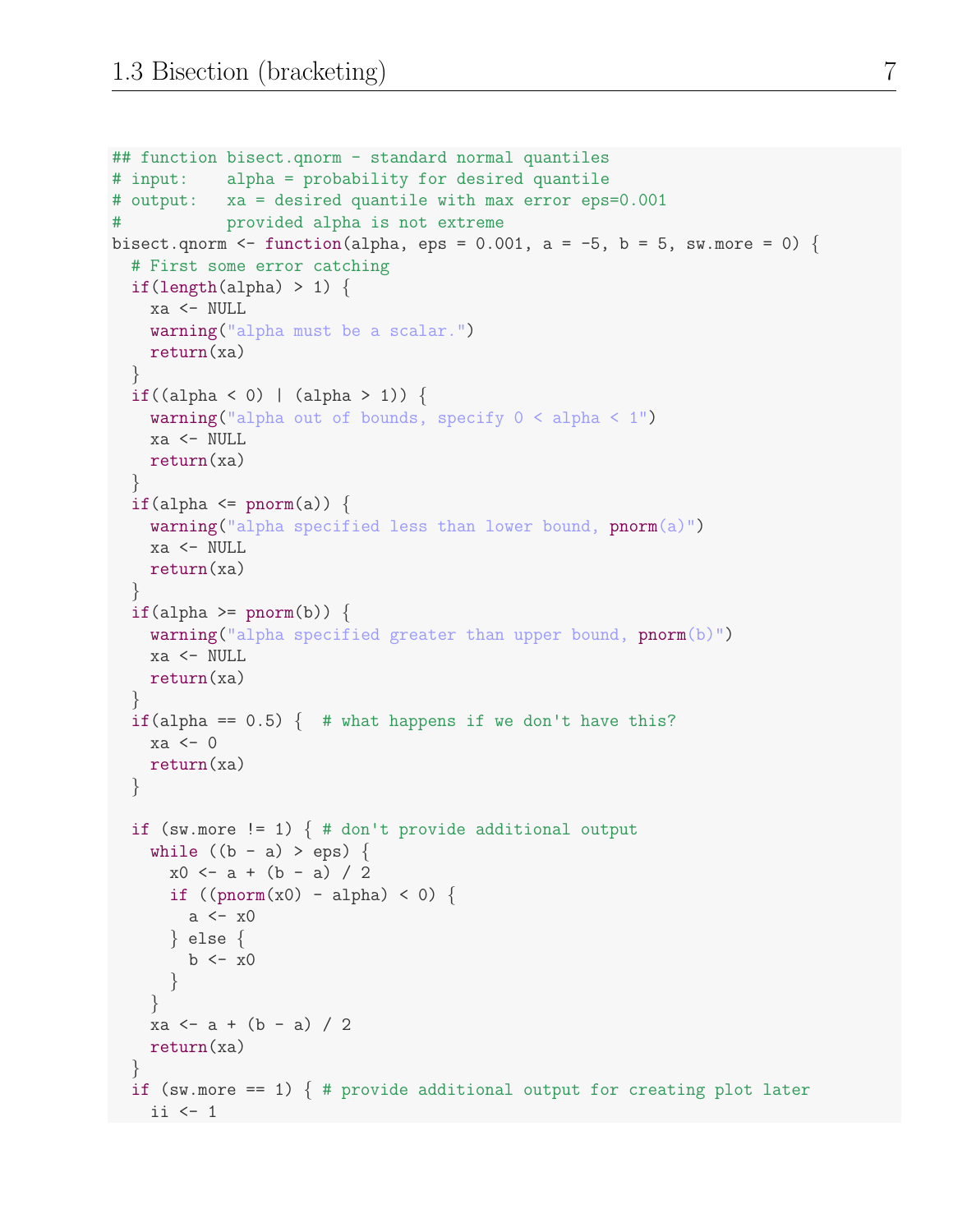```
while ((b[i] - a[i]) > eps) {
      x0 \leftarrow a[i] + (b[i] - a[i]) / 2ii \leftarrow ii +1if ((\text{pnorm}(x0) - \text{alpha}) \leq 0)a[i] <- x0b[i] <- b[i-1]} else {
        a[ii] <- a[ii-1]
        b[i] <- x0}
    }
    xa <- a[ii] + (b[ii] - a[ii]) / 2
    out \leftarrow list()
    out$xa <- xa
    out$a <- a
   out$b <- b
    # since step 0 is ii=1, n.iter is the expected maximum for (ii - 1)
    out$n.iter <- ceiling(log((b[1] - a[1]) / eps, base = 2))
    out$ii <- ii
    return(out)
  }
}
```
Demonstration:

```
# running function with more output to create detailed plot of iterations
out \leq bisect.qnorm(0.95, \text{sw.more} = 1)out
## $xa
## [1] 1.645
##
## $a
## [1] -5.000 0.000 0.000 1.250 1.250 1.562 1.562 1.641 1.641
## [10] 1.641 1.641 1.641 1.643 1.644 1.644
##
## $b
## [1] 5.000 5.000 2.500 2.500 1.875 1.875 1.719 1.719 1.680 1.660 1.650
## [12] 1.646 1.646 1.646 1.645
##
## $n.iter
## [1] 14
##
```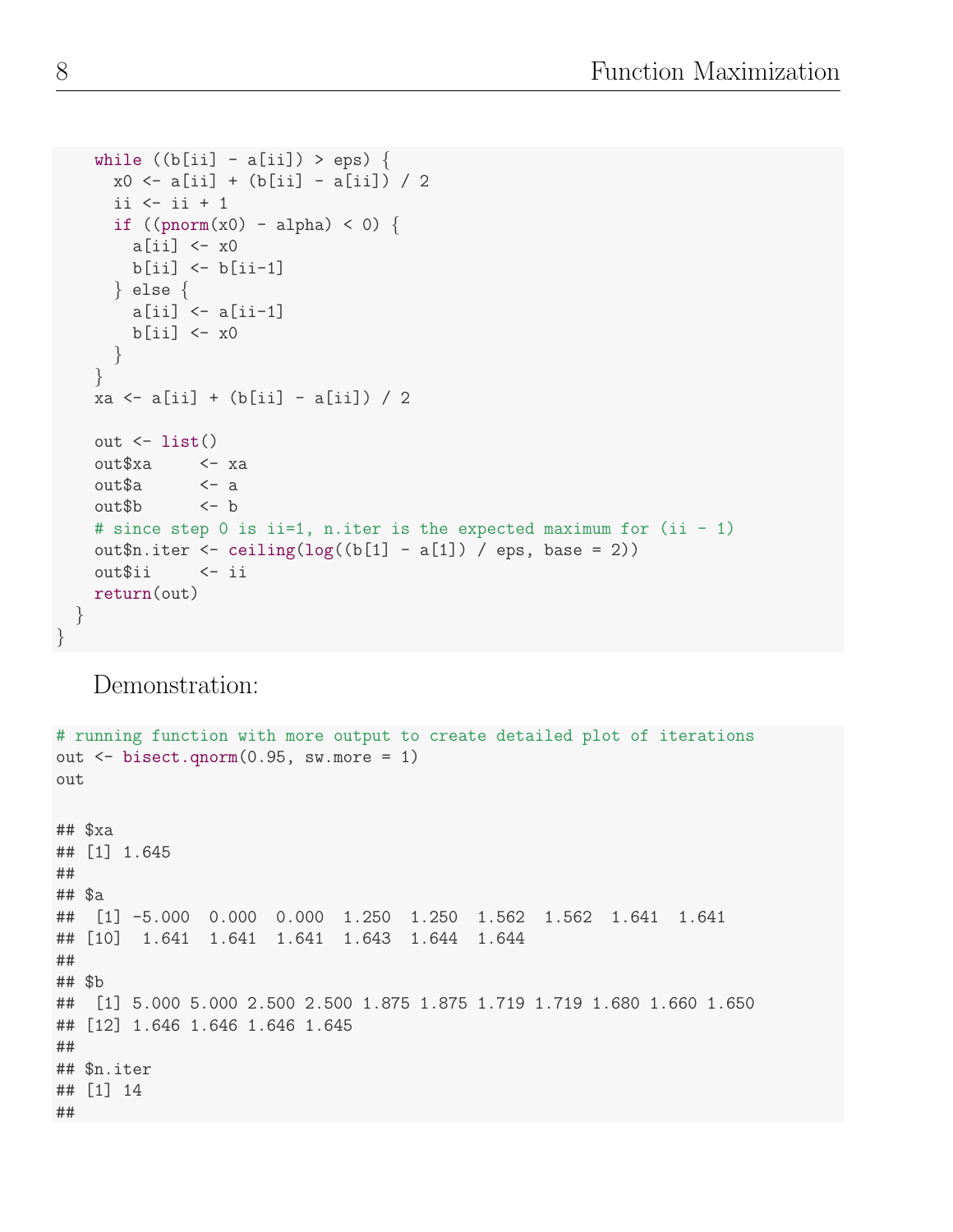```
## $ii
## [1] 15
# create plot for iteration steps
plot(0, 0, xlim = c(out$a[1], out$b[1])*1.2, ylim = c(0, out$ii-1), type = "n",
    main = "Bisection steps", xlab = "x", ylab = "steps")
i \leq -1;
  lines(c(out$a[ii], out$b[ii]), rep(ii-1, 2))
  text(out$a[ii], ii-1, labels = paste("a[", ii-1, "]", sep=""), pos = 2)
  text(out$b[ii], ii-1, labels = paste("b[", ii-1, "]", sep=""), pos = 4)
for (ii in 2:out$ii) \{lines(c(out$a[ii], out$b[ii]), rep(ii-1, 2))
  if (out\if \{out\a[i] != out\a[ii-1]) {
    text(out$a[ii], ii-1, labels = paste("a[", ii-1, "]", sep=""), pos = 2)
  }
  if (out\ii] != out $b[ii-1]) {
   text(out$b[ii], ii-1, labels = paste("b[", ii-1, "]", sep=""), pos = 4)
  }
}
```
#### **Bisection steps**

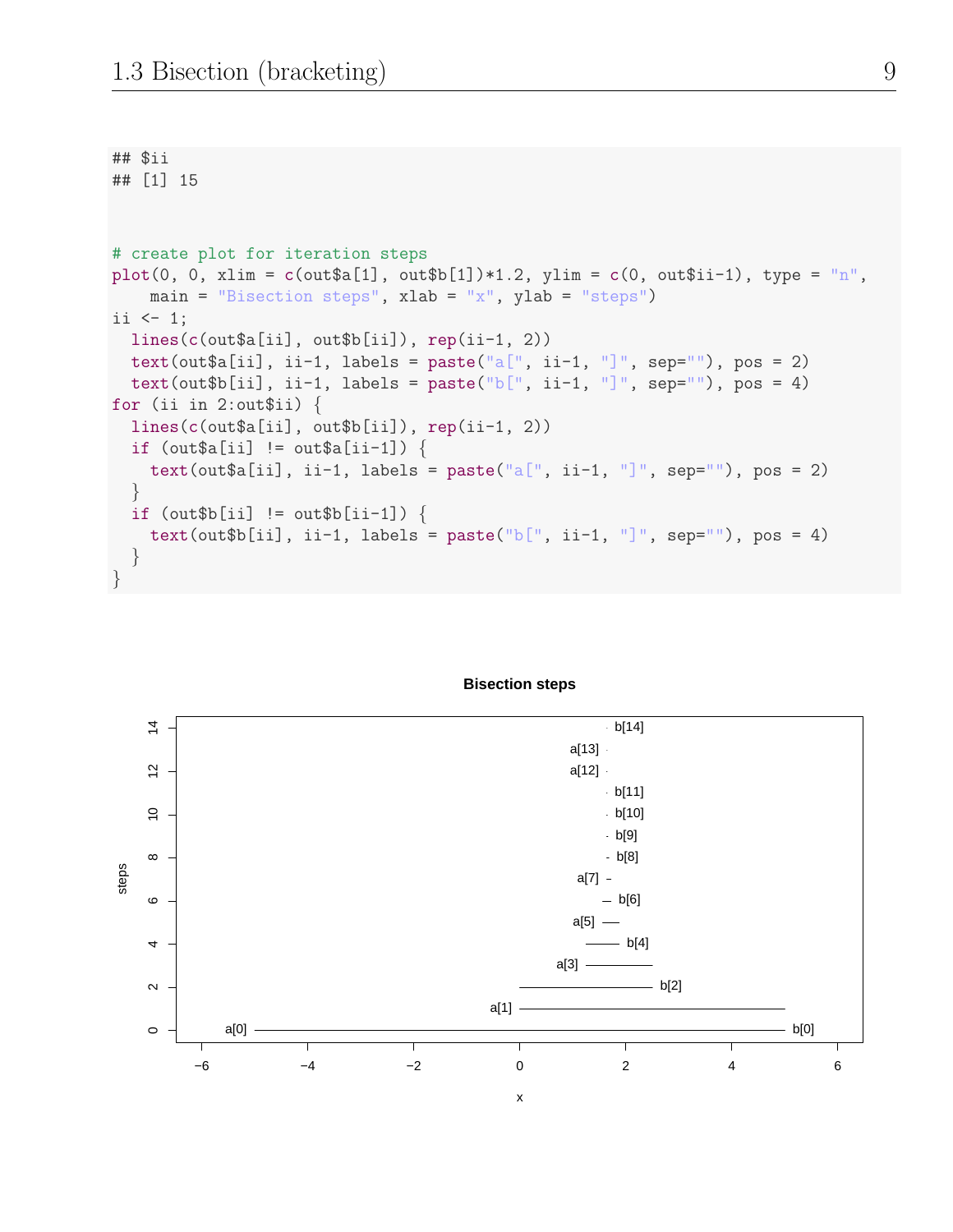## Remarks

- 1. The function checks some error conditions before performing bisection.
- 2. The function uses R's pnorm() function for evaluating the normal cdf function.
- 3. Since I know that  $g(x)$  is *increasing*, I also know that  $g(a) < 0$  and  $g(b) < 0$  at each iteration. Thus, I do not need to check  $g(a)g(x_0)$ 0 or  $g(a)g(x_0)$  < 0 at interval midpoint  $x = (a + b)/2$ . I only have to check whether  $g(x_0) > 0$  or  $g(x_0) < 0$  for which endpoint to change.
- 4. Default convergence criterion is  $\varepsilon = 0.001$ , so we need approximately

 $\log_2((5-(-5))/0.001) = \log_2(10000) = 13.29 \approx 14$ 

steps to find the quantile.

5. Can the symmetry of the Normal(0, 1) distribution be used to our advantage here? Think.

Other examples:

```
# R qnorm() function
format(qnorm(0.95), digits=16)
## [1] "1.644853626951472"
# our bisection function
format(bisect.qnorm(0.95), digits=16)
## [1] "1.64459228515625"
format(bisect.qnorm(0.95, a = 2, b = 3), digits=16)
```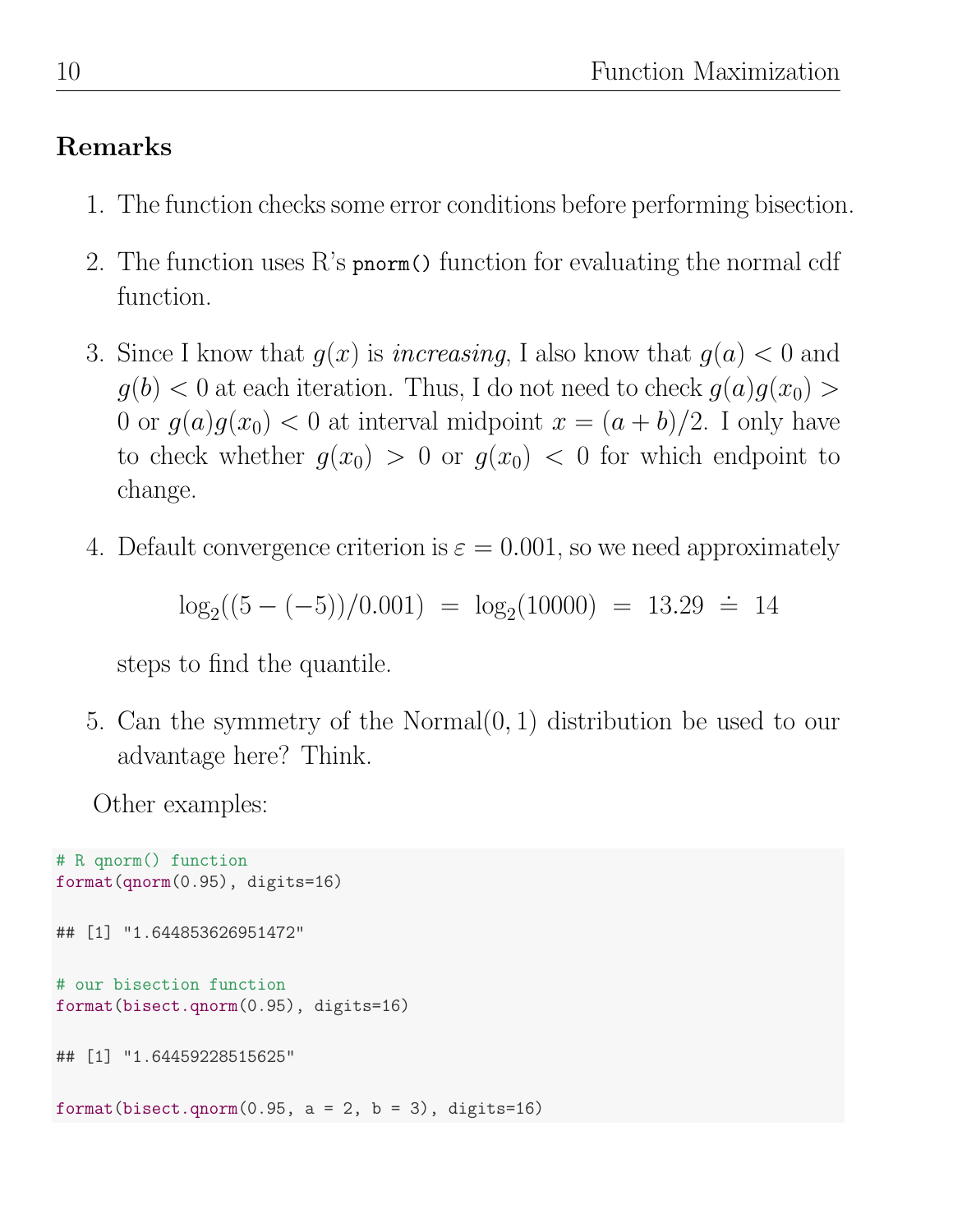```
## Warning: alpha specified less than lower bound, pnorm(a)
## [1] "NULL"
# more precision
format(bisect.qnorm(0.95, eps = 1e-7), digits=16)
## [1] "1.644853614270687"
format(bisect.qnorm(0.95, eps = 1e-10), digits=16)
## [1] "1.644853626967233"
format(bisect.qnorm(0.95, eps = 1e-15), digits=16)
## [1] "1.644853626951472"
# other examples
bisect.qnorm(0.025)
## [1] -1.96
bisect.qnorm(0.975)
## [1] 1.96
bisect.qnorm(0.5)
```
# 1.4 Newton-Raphson (NR)

## [1] 0

This is a very popular derivative-based method for solving

$$
g(x) ~=~ f'(x) ~=~ 0,\qquad a\leq x\leq b.
$$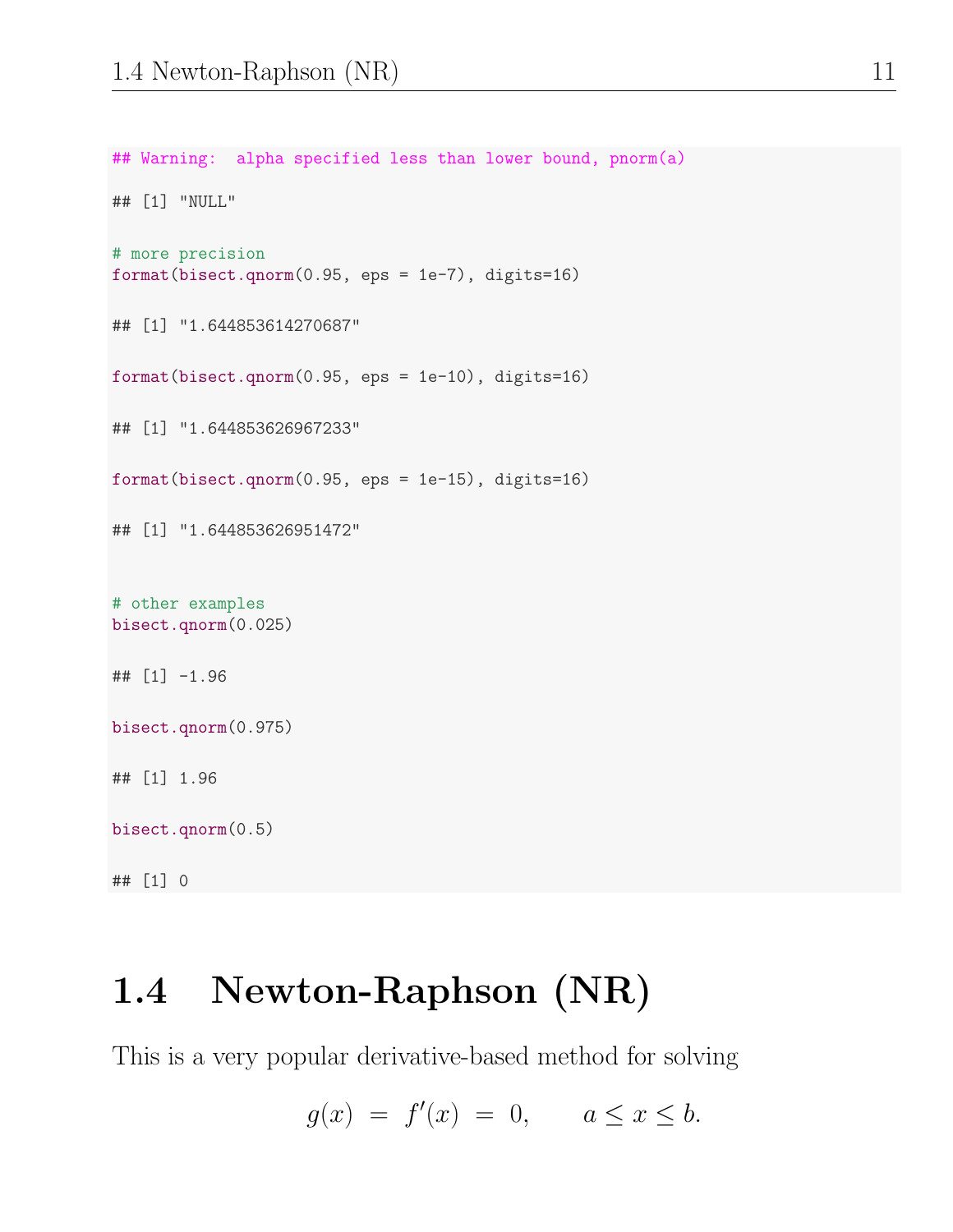This method requires  $g(x)$  to be differentiable on [a, b] and  $g'(x) = 0$  at a root.

Suppose  $x^*$  satisfies  $g(x^*) = 0$ , that is  $x^*$  is a root. Then for x close to  $x^*$ , using the linear Taylor series approximation,

$$
0 = g(x^*) \doteq g(x) + g'(x)(x^* - x)
$$
 or  

$$
x^* - x \doteq \frac{-g(x)}{g'(x)}
$$
 implying  

$$
x^* \doteq x - \frac{g(x)}{g'(x)}.
$$

The purpose of course is to find  $x^*$ ! However, this relationship suggests an iterative scheme for finding  $x^*$ , starting from an initial guess  $x_0$ , which is hopefully close to  $x^*$ :

$$
x_1 = x_0 - \frac{g(x_0)}{g'(x_0)}
$$
  
 
$$
\vdots
$$
  
\n
$$
x_{i+1} = x_i - \frac{g(x_i)}{g'(x_i)} \qquad i = 0, 1, 2, ....
$$

Then we iterate until

$$
|x_{i+1} - x_i| < \varepsilon.
$$

It is easy to see that this method works for finding a root if we can get the difference  $|x_{i+1} - x_i|$  between successive approximations arbitrarily small. That is,

$$
|x_{i+1} - x_i| < \varepsilon \qquad \text{implies} \qquad \frac{g(x_i)}{g'(x_i)} < \varepsilon.
$$

If  $g'(x_i)$  is bounded away from zero then we must have  $g(x_i)$ .  $\dot{=}$  0, that is our approximation is close to a root  $x^*$ . Formally, one can show that if  $x_i \to x^*$  as  $i \to \infty$  then  $g(x_i^*)$  $i^*$  = 0, that is,  $x^*$  is a root.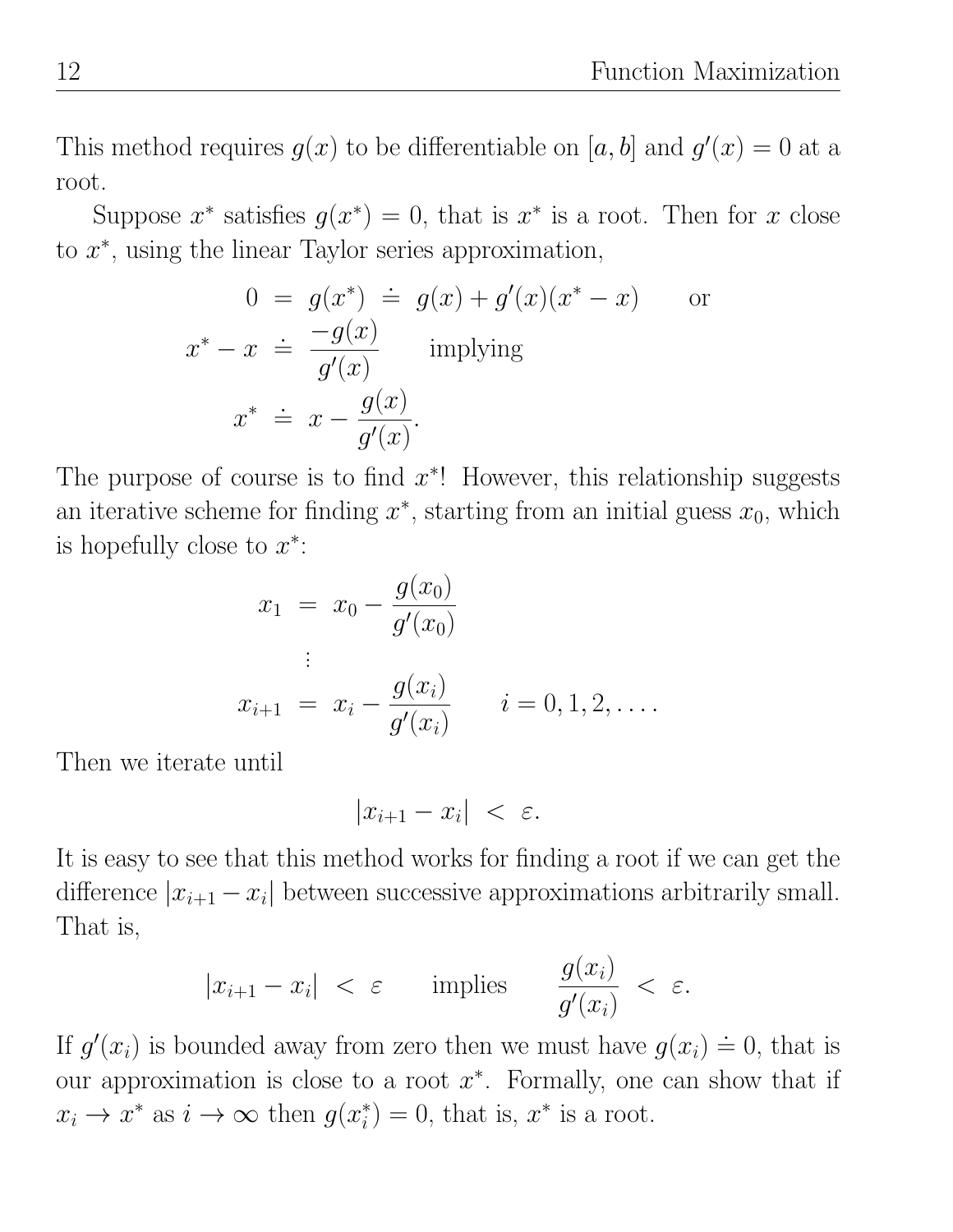#### Remarks

- 1. Iterating until  $|x_{i+1}-x_i| < \varepsilon$  is an example of an *absolute* convergence criterion, which is dependent on the units for  $x$ .
- 2. A relative convergence criterion would require iterating until The relative change in successive approximations,

$$
\frac{|x_{i+1} - x_i|}{|x_i|} < \varepsilon,
$$

which makes sense provided the root is not near 0.

3. What is NR doing? The following animations illustrates the idea. At the  $(i + 1)$ th step, we are approximating  $g(x)$  by its tangent line at  $x_i$ , whose root serves as the next approximation to the root of  $g(x)$ .

```
library(animation)
# FUN is the function to find the root of (derivative of function to max/minimize)
newton.method(function(x) x^2 - 4, init = 10, rg = c(-6, 10), tol = 0.001)
```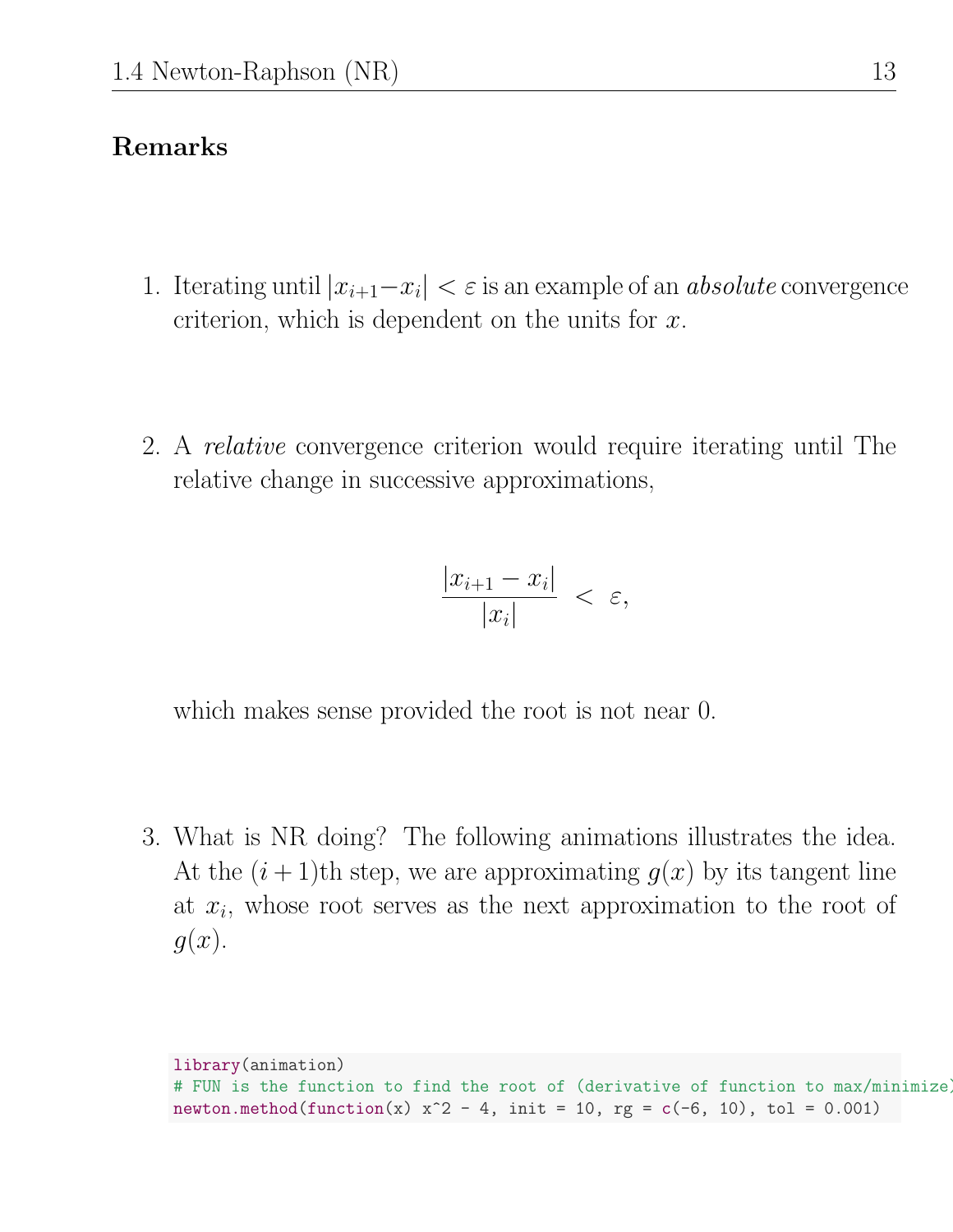

Root-finding by Newton-Raphson Method:  $x^2 - 4 = 0$ 

4. Convergence of NR depends on the form of  $g(x)$  and the choice of the *starting value*, that is, how close  $x_0$  is to  $x^*$ .

With multiple roots, different initial values will find different roots.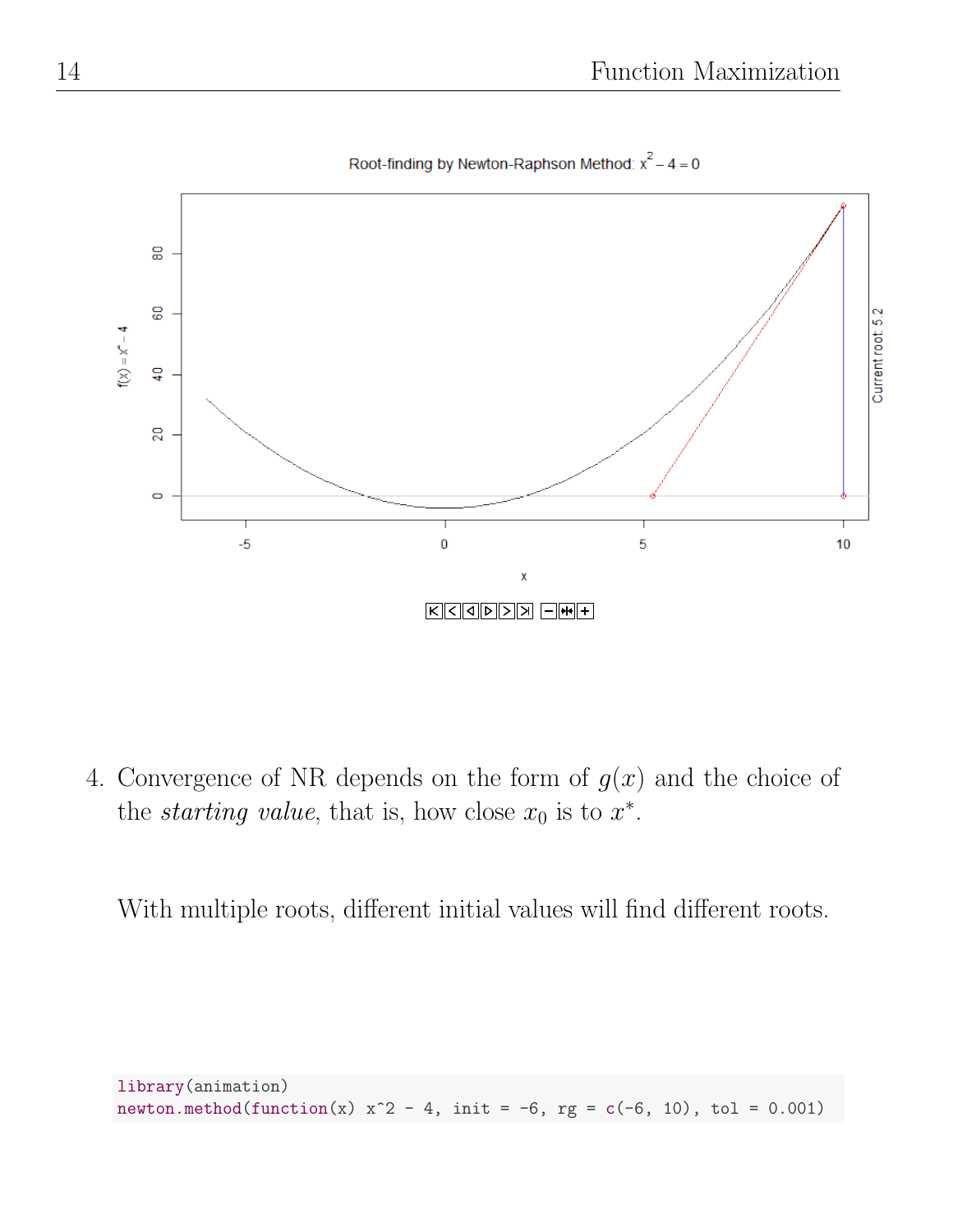

Root-finding by Newton-Raphson Method:  $x^2 - 4 = 0$ 

Here are two results about starting values:

- If  $g(x)$  has two continuous derivatives and  $x^*$  is a simple root of  $g(x)$ , (that is,  $g'(x) \neq 0$ ) then there exists a neighborhood of  $x^*$ for which NR converges to  $x^*$  for any  $x_0$  in that neighborhood.
- If, in addition,  $g(x)$  is convex (that is,  $g''(x) > 0$  for all x) then NR converges from any starting point.

Most functions will not be convex, so the first result is most practical. However, it does not tell you how to find the neighborhood from which NR converges regardless of the starting value. The first result suggests convergence will occur if you start close to  $x^*$ .

The following example shows where NR does not converge from the designated starting value. In this example, the distance between approximations  $|x_{i+1} - x_i|$  is increasing, which is a clear indication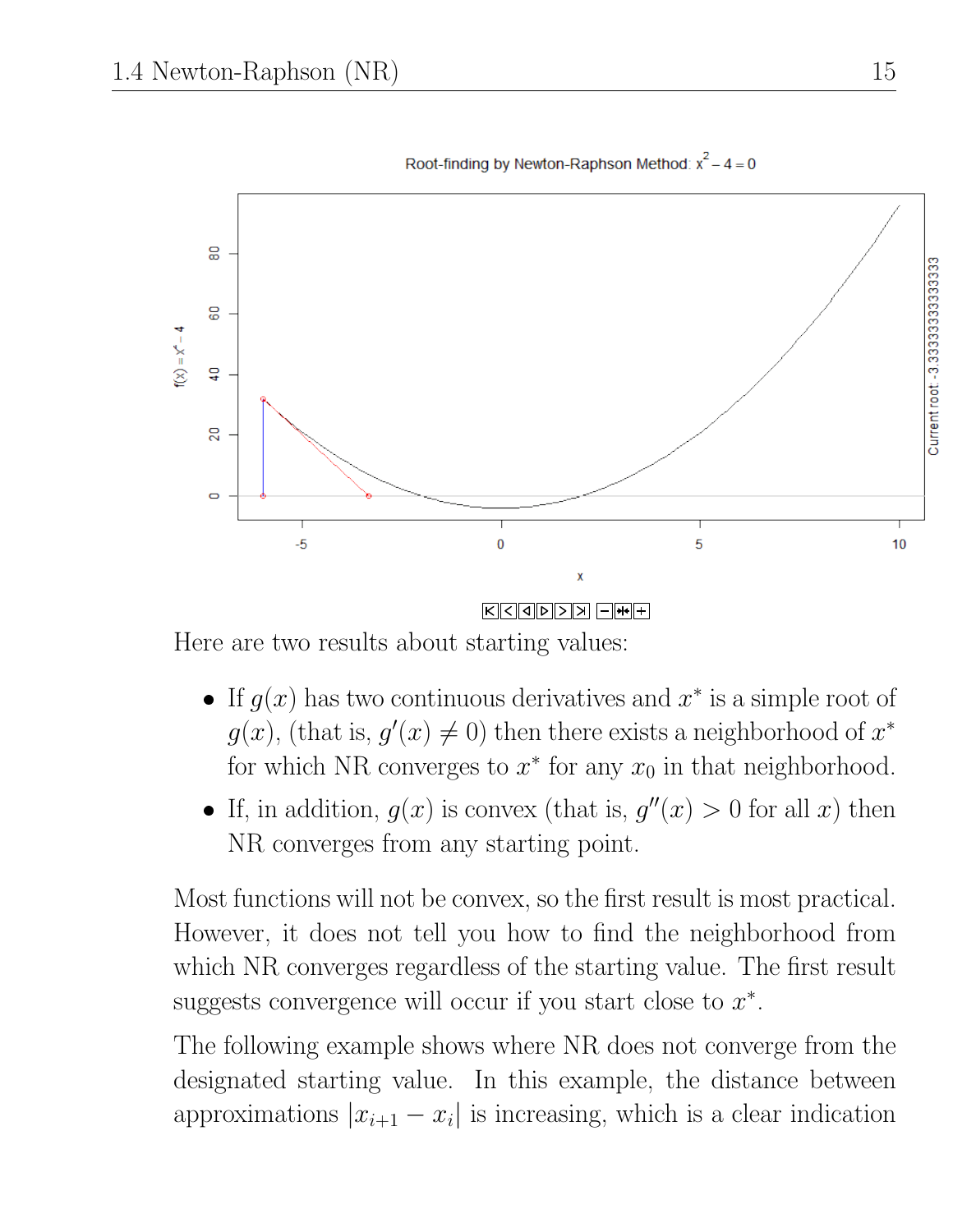of a problem! A slightly different starting value (for example, 1.3) converges nicely.

```
library(animation)
newton.method(function(x) 4 * \text{atan}(x), init = 1.4, rg = c(-10, 10), tol = 0.001)
```


Root-finding by Newton-Raphson Method:  $4atan(x) = 0$ 

 $\boxed{\left| K \right|\left| <\left| \Phi \right|\left| >\left| \Sigma \right|\right| = \left| \frac{1}{2} \left| \Phi \right|\left| +\right| \right| }$ 

5. Convergence order (or rate): If we let  $\varepsilon_i = |x_{i+1} - x_i|$  be the error of our approximation of the root  $x^*$  at the *i*<sup>th</sup> step, then we can show with NR that if  $\varepsilon_i \to 0$  (that is, if NR converges) then

$$
\varepsilon_{i+1} = \text{constant} \times \varepsilon_i^2.
$$

That is, the size of the  $(i + 1)$ th step error is proportional to the square of the *i*th step error. This is known as *quadratic convergence*, in contrast to bisection which has a linear convergence:

$$
\varepsilon_{i+1} = \text{constant} \times \varepsilon_i = 0.5\varepsilon_i \quad \text{constant} = 0.5 \text{ for bisection.}
$$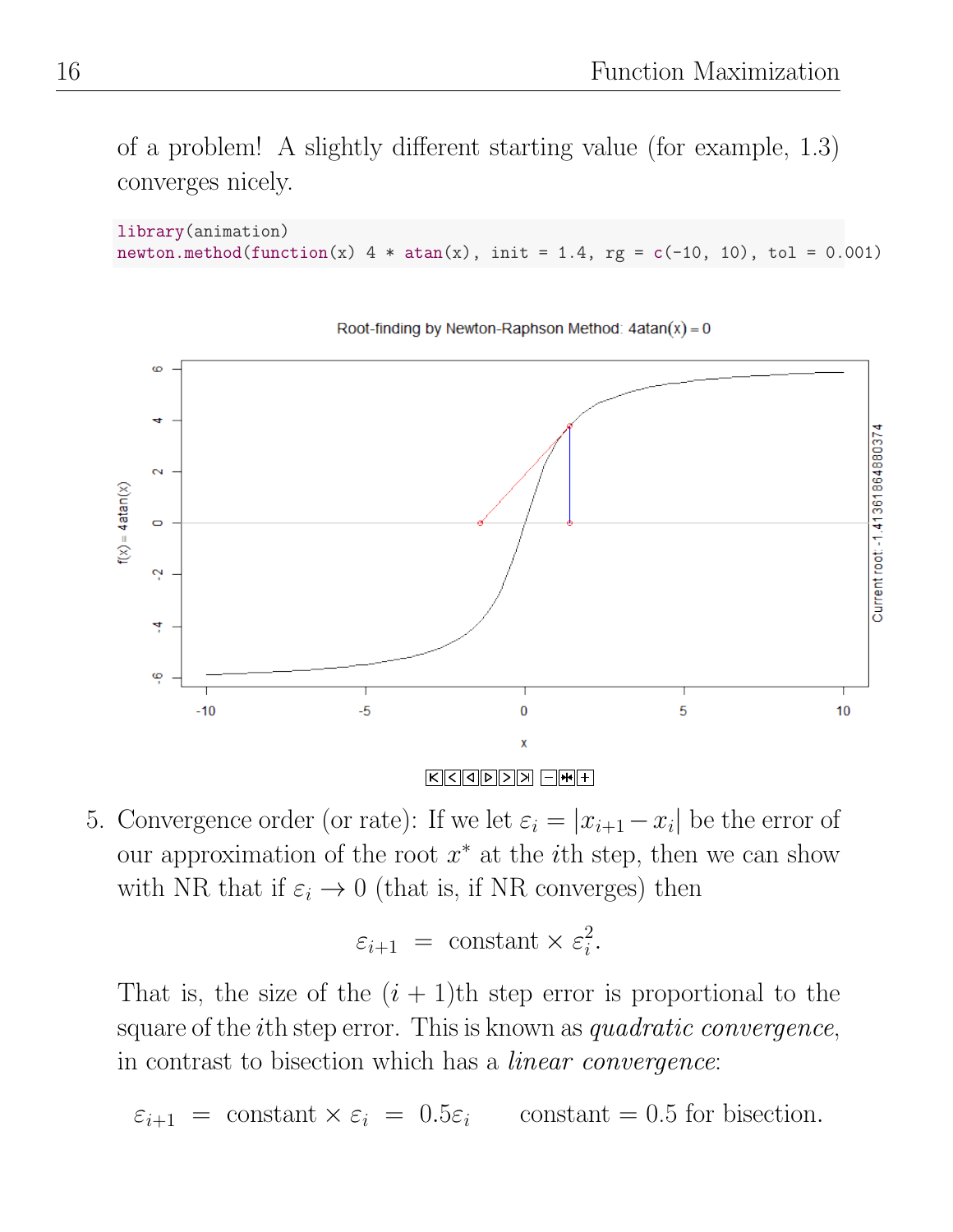Quadratic convergence is typically faster than linear convergence. That is, you should expect NR to converge in fewer iterations. The caveat is robustness: NR is not guaranteed to converge in general, but if it does, it converges faster typically than bisection.

# 1.5 Secant method

The secant method (Regula Falsi method) modifies NR iteration

$$
x_{i+1} = x_i - \frac{g(x_i)}{g'(x_i)}
$$

by using a numerical approximation to  $g'(x_i)$  based on  $x_i$  and  $x_{i-1}$ :

$$
g'(x_i) \doteq \frac{g(x_i) - g(x_{i-1})}{x_i - x_{i-1}}
$$

which gives

$$
x_{i+1} = x_i - \frac{g(x_i)}{g(x_i) - g(x_{i-1})}(x_i - x_{i-1}).
$$

This approach is especially popular when  $g'(x_i)$  it is difficult to compute

#### Remarks

- 1. The secant method needs two starting values.
- 2. This is called the secant method because  $x_{i+1}$  is the abscissa of the point of intersection between the secant line through  $(x_i, g(x_i))$  and  $(x_{i-1}, g(x_{i-1}))$  and the x-axis.
- 3. As with NR, the secant method is sensitive to starting values.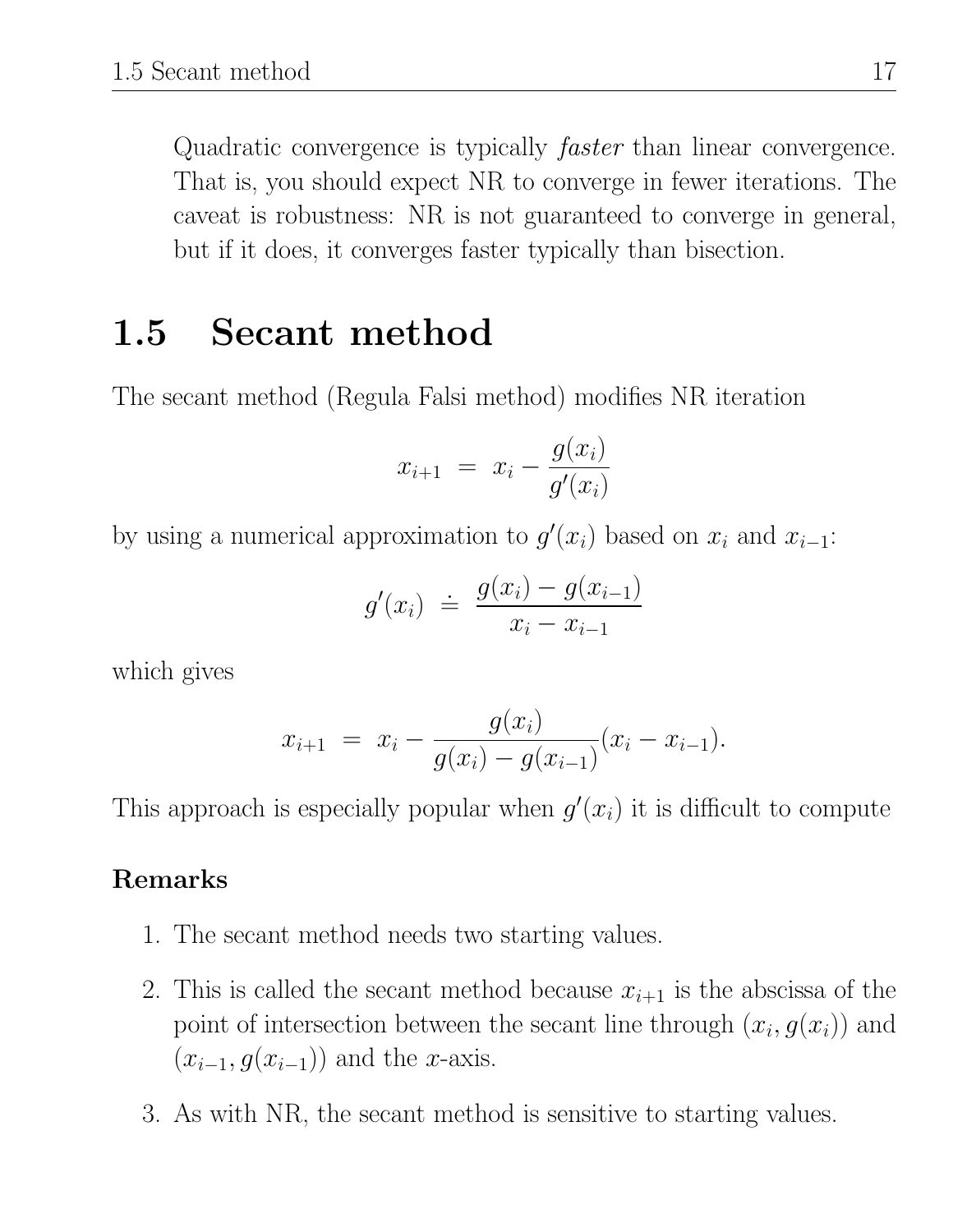4. Establishing convergence of the secant method is a bit more delicate than either NR or bisection. I will note that if the secant method converges, then

$$
\varepsilon_{i+1} = \text{constant} \times \varepsilon_i^p,
$$

where  $p = 0.5(1 + \sqrt{5}) \doteq 1.618$  (the golden ratio). This is called super-linear convergence: faster than bisection, but slower than NR.

# 1.6 Illustration of NR and Secant methods

### 1.6.1 NR method

We've shown how to directly maximize

$$
f(x) = \frac{\log(x)}{1+x}, \qquad 0 \le x \le 5.
$$

Let's see how well the NR and secant methods work here. For both methods, we are searching for a root of the function

$$
g(x) = f'(x) = \frac{1}{x(1+x)} - \frac{\log(x)}{(1+x)^2}
$$

$$
= \frac{1}{1+x} \left(\frac{1}{x} - f(x)\right).
$$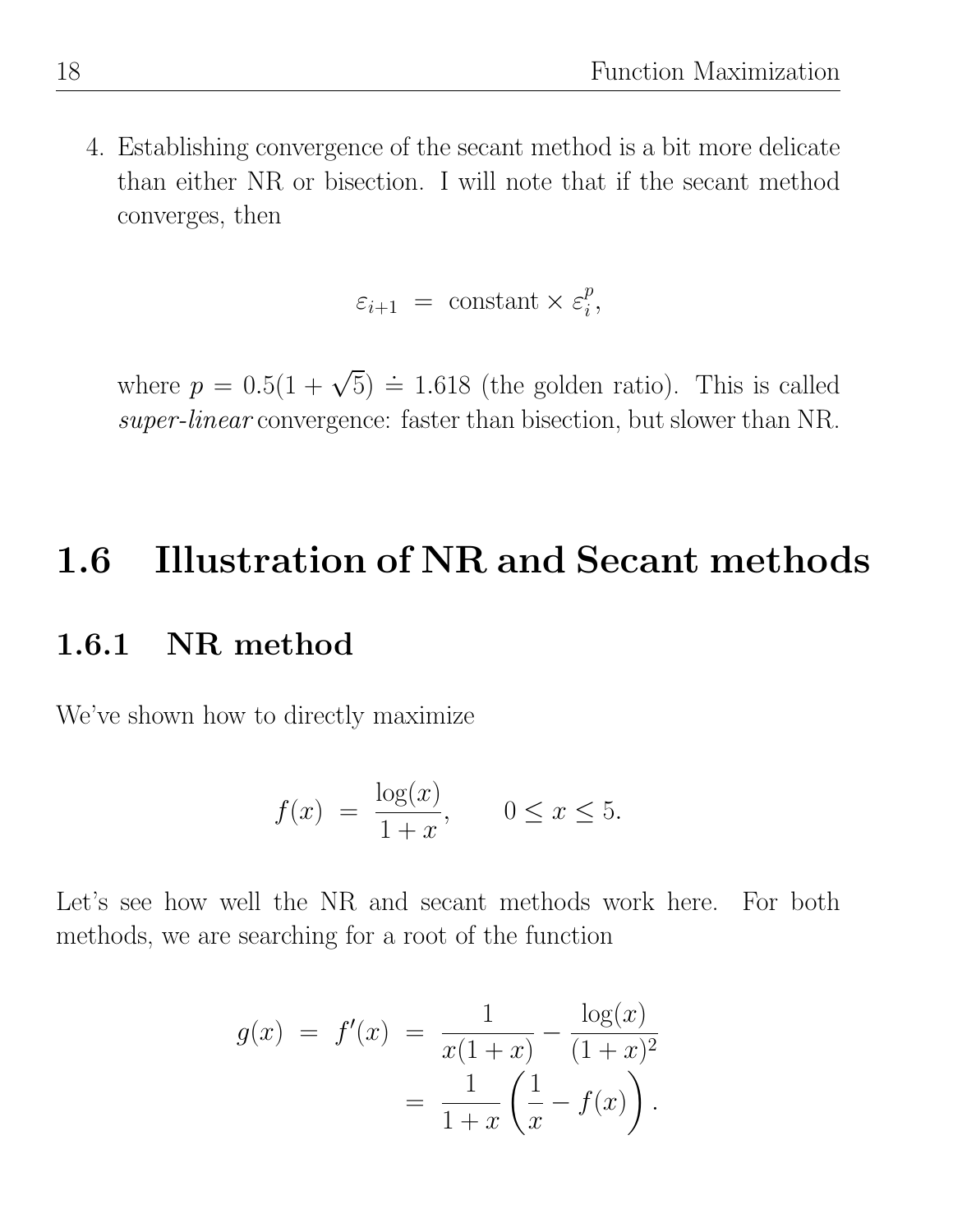Also note that

$$
g'(x) = f''(x) = -\frac{1}{(1+x)^2} \left( \frac{1}{x} - f(x) \right) + \frac{1}{1+x} \left( -\frac{1}{x^2} - f'(x) \right)
$$
  
= 
$$
-\frac{1}{1+x} \frac{1}{1+x} \left( \frac{1}{x} - f(x) \right) + \frac{1}{1+x} \left( -\frac{1}{x^2} - f'(x) \right)
$$
  
= 
$$
-\frac{1}{1+x} f'(x) - \frac{1}{1+x} \left( \frac{1}{x^2} + f'(x) \right)
$$
  
= 
$$
-\frac{1}{1+x} \left( \frac{1}{x^2} + 2f'(x) \right).
$$

For NR, the iterative scheme is

$$
x_{i+1} = x_i - \frac{g(x_i)}{g'(x_i)} = x_i + b(x_i),
$$

where

$$
b(x_i) = \text{increment function at } x_i = -\frac{g(x_i)}{g'(x_i)},
$$

that is, the increment function tells you how much the estimate changes.

Before doing NR, let us look at some plots of the function and its derivatives.

```
# f(x), function
f.f \leftarrow function(x) {
  log(x) / (1 + x)}
# f'(x), 1st derivative
f.fp \leftarrow function(x) {
  (1/x - f.f(x)) / (1 + x)}
# f''(x), 2nd derivative
```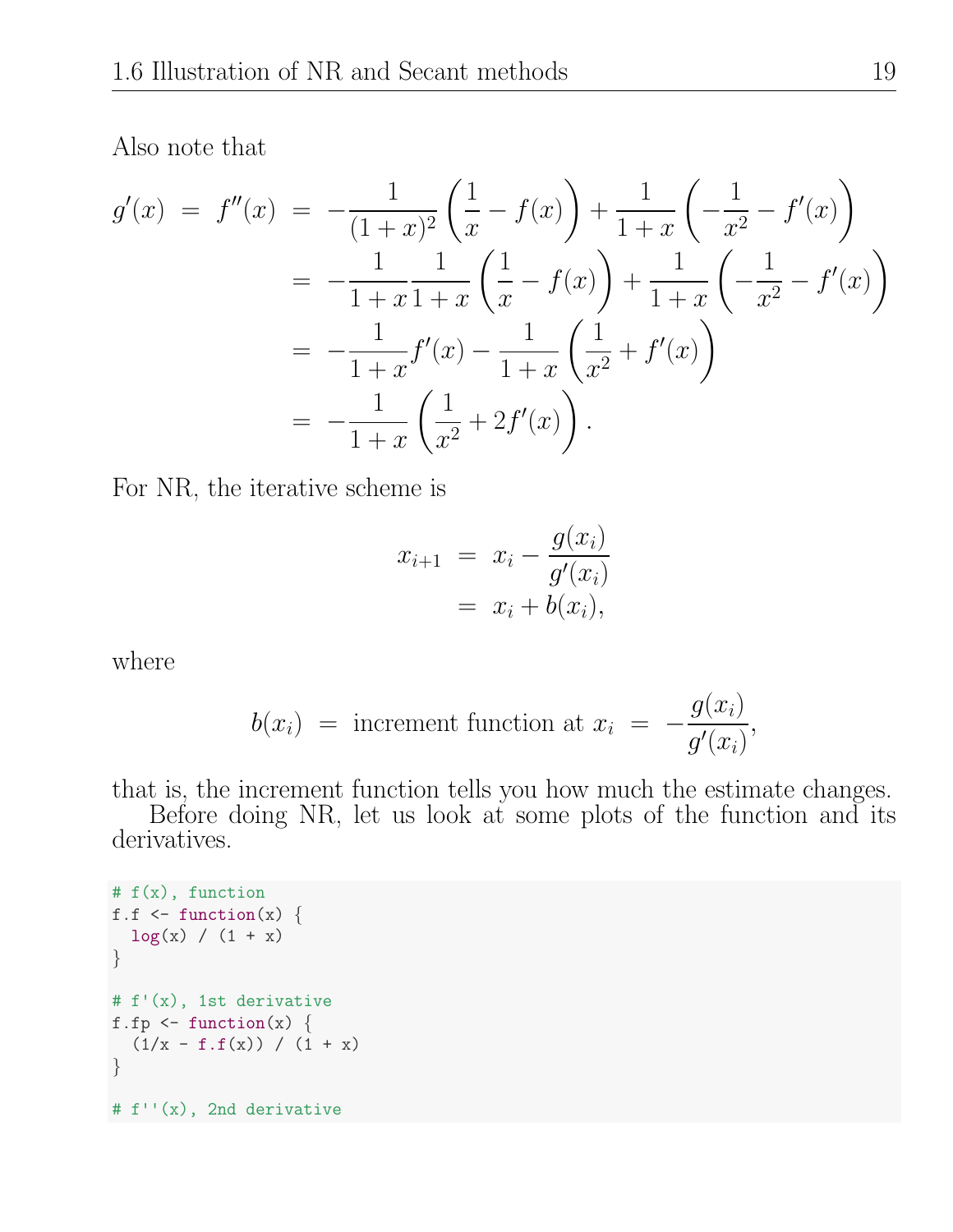```
f.fpp \le function(x) {
  - (1/(x^2) + 2 * f.fp(x)) / (1 + x)}
# plot function
library(ggplot2)
p1 \leftarrow ggplot(data.frame(x = c(1, 5.3)), aes(x))
p1 \leftarrow p1 + stat_function(fun = f.f)p1 <- p1 + labs(title = "f(x) = log(x) / (1 + x)")
#print(p1)
p2 \leq - ggplot(data.frame(x = c(1, 5.3)), aes(x))
p2 \leq -p2 + \text{geom\_hline}(yintercept = 0, \text{alpha} = 0.5)p2 \leftarrow p2 + stat_function(fun = f.fp)p2 <- p2 + labs(title = "g(x) = f'(x) = (1/x - f(x)) / (1 + x)")
#print(p2)
p3 \leftarrow \text{gplot}(data-frame(x = c(1, 5.3)), aes(x))p3 \leq -p3 + \text{geom} hline(yintercept = 0, alpha = 0.5)
p3 \leq p3 + stat_function(fun = f.fpp)p3 <- p3 + labs(title = "g'(x) = f''(x) = (1/(x^2) + 2 * f'(x)) / (1 + x)")
#print(p3)
p4 \leftarrow \text{gpplot}(data-frame(x = c(1, 5.3)), aes(x))p4 \leq p4 + \text{geom\_hline}(yintercept = 0, \text{alpha} = 0.5)p4 \leftarrow p4 + stat_function(fun = function(x) \{-f.fp(x) / f.fpp(x)\})p4 \leq p4 + \text{stat_function}(\text{fun} = \text{function}(x) \{-x\}, \text{alpha} = 0.25) \# \text{for later discussion}p4 \leftarrow p4 + \text{labels}(\text{title} = \text{''NR} increment function b(x) : -f'(x)/f''(x)")
#print(p4)
library(gridExtra)
grid.arrange(p1, p2, p3, p4, ncol=2)
```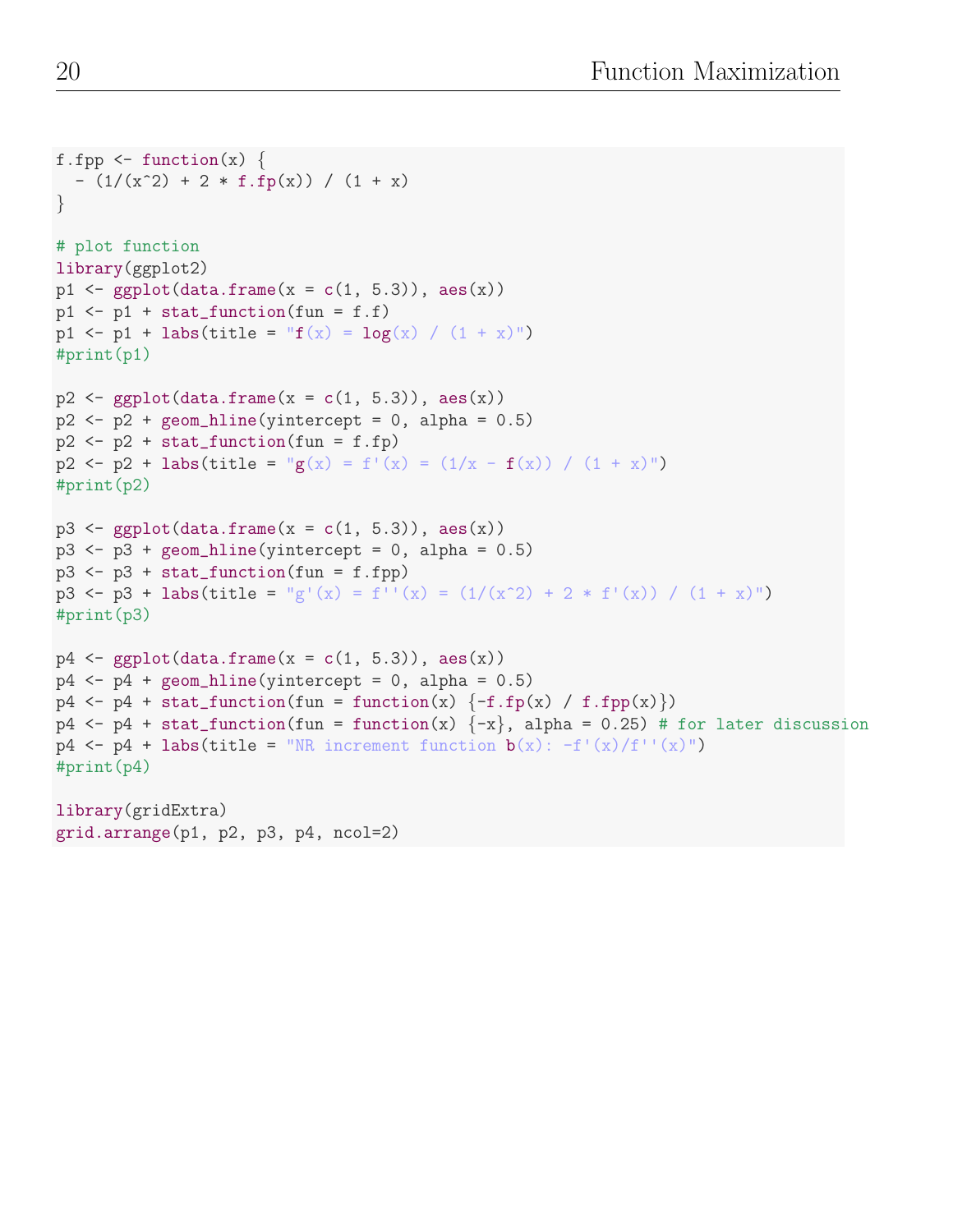

Looking at the plots of  $g(x)$ , we see that  $x^* \doteq$  $\dot{=}$  3.5 or so. Because of continuity and  $g'(x^*) \neq 0$  we know that NR will converge, provided our starting value is close to the root.

The plot of the increment function shows you that if you start to the left of the root you will move to the right  $(b(x_i) > 0)$  while if you start to the right of the route you will move left  $(b(x_i) < 0)$ . In both cases, you're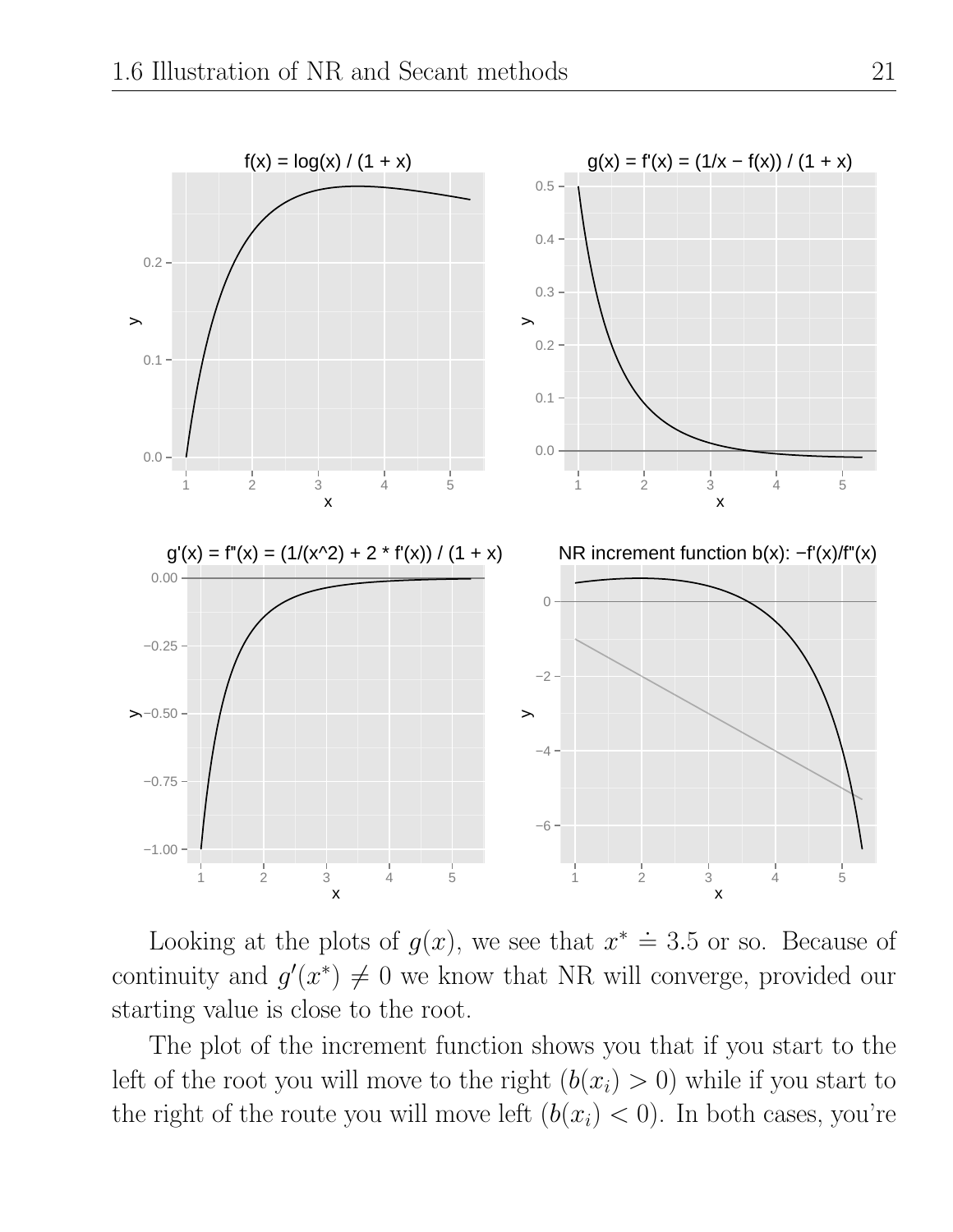moving in the right direction! (There is more to this story!)

NR is easy to program if you don't build in any safeguards. Here is a simple algorithm:

**initialize**  $x_{old} = old$  guess,  $x_{new} = new$  guess

**iterate** while  $|x_{\text{new}} - x_{\text{old}}| > \varepsilon$  (absolute convergence

- update old guess:  $x_{old} = x_{new}$
- update new guess:  $x_{\text{new}} = x_{\text{old}} g(x_{\text{old}})/g'(x_{\text{old}})$

A problem here is that you may never satisfy the convergence criterion. A simple way to avoid this problem is to keep track of how many iterations you have performed, and do not allow this to exceed a prespecified limit.

```
# NR routine for finding root of g(x) = 0.
# Requires predefined g(x) and gp(x) = deriv of g(x)# The iteration is controlled by:
# eps = absolute convergence criterion
# maxit = maximum allowable number of iterations
# Input: xnew = user prompted starting value
# Output: number of root, steps, and note
f.NR \le function(g, gp, xnew = 1, eps = 0.001, maxit = 35) {
 xold \leftarrow -Inf # needed so argument in while() loop is defined
 i \leftarrow 1; # initial iteration index
 NR.hist \leq data.frame(i, xnew, diff = abs(xnew - xold)) # iteration history
 while ((i \leq maxit) \& (abs(xnew - xold) > eps))i \leq i + 1 # increment iteration
   xold <- xnew \qquad # old guess is current guess
   xnew \le xold - g(xold) / gp(xold) # new guess
   NR.hist <- rbind(NR.hist, c(i, xnew, abs(xnew - xold))) # iteration history
  }
  out \leftarrow list()
  out$root <- xnew
  out$iter <- i
```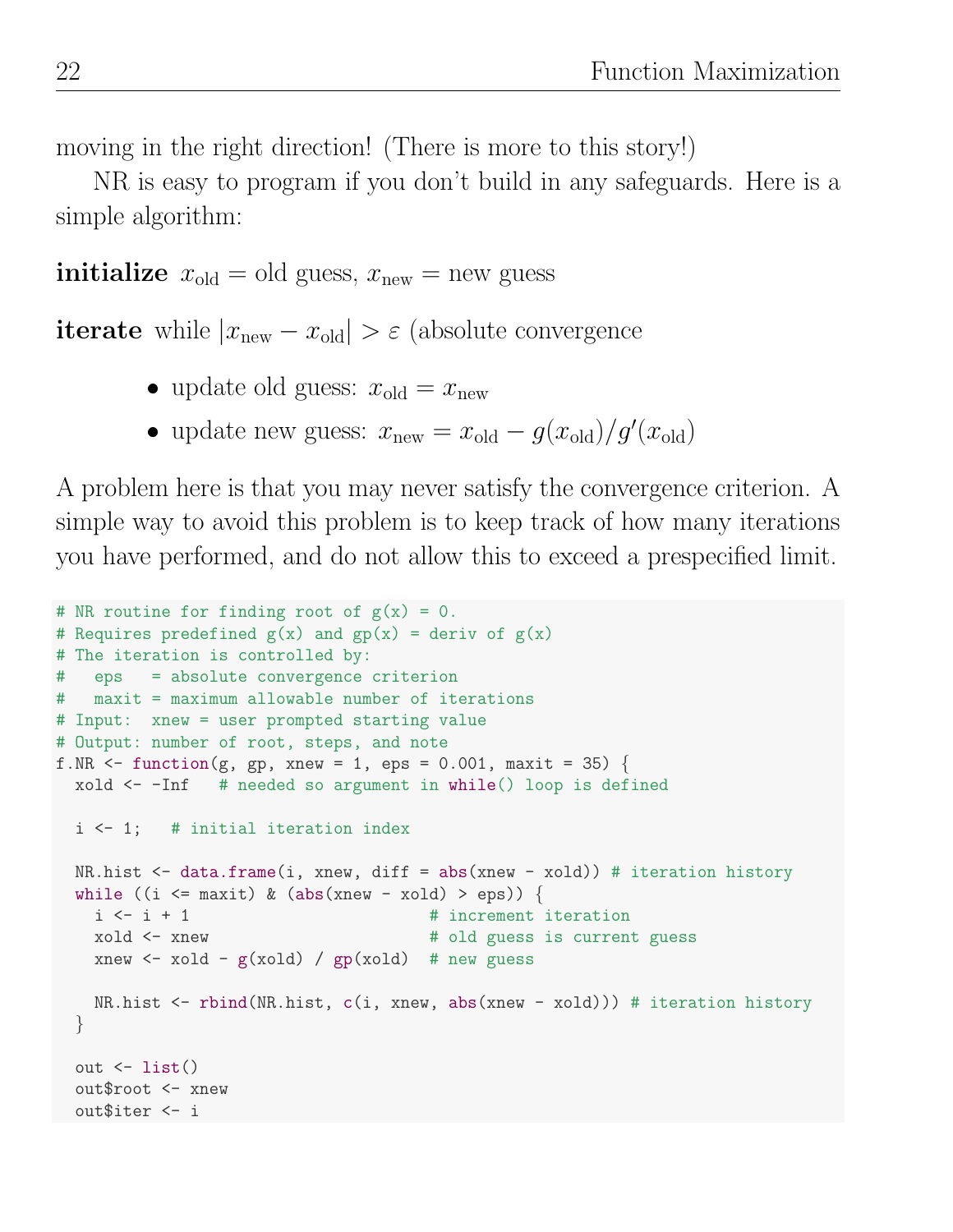```
out$hist <- NR.hist
  if (abs(xnew - xold) \leq eps) {
    out$note <- paste("Absolute convergence of", eps, "satisfied")
  }
  if (i > maxit) {
    out$note <- paste("Exceeded max iterations of ", maxit)
  }
  return(out)
}
```
A few illustrations of our NR function follow:

```
out <- f.NR(f.fp, f.fpp)
out
## $root
## [1] 3.591
##
## $iter
## [1] 9
##
## $hist
## i xnew diff
## 1 1 1.000 Inf
## 2 2 1.500 5.000e-01
## 3 3 2.095 5.949e-01
## 4 4 2.719 6.242e-01
## 5 5 3.244 5.245e-01
## 6 6 3.526 2.828e-01
## 7 7 3.589 6.224e-02
## 8 8 3.591 2.471e-03
## 9 9 3.591 3.702e-06
##
## $note
## [1] "Absolute convergence of 0.001 satisfied"
# function value at root
f.f(out$root)
## [1] 0.2785
# try for a few more starting values
out \leq f.NR(f.fp, f.fpp, xnew = 0.001)out
```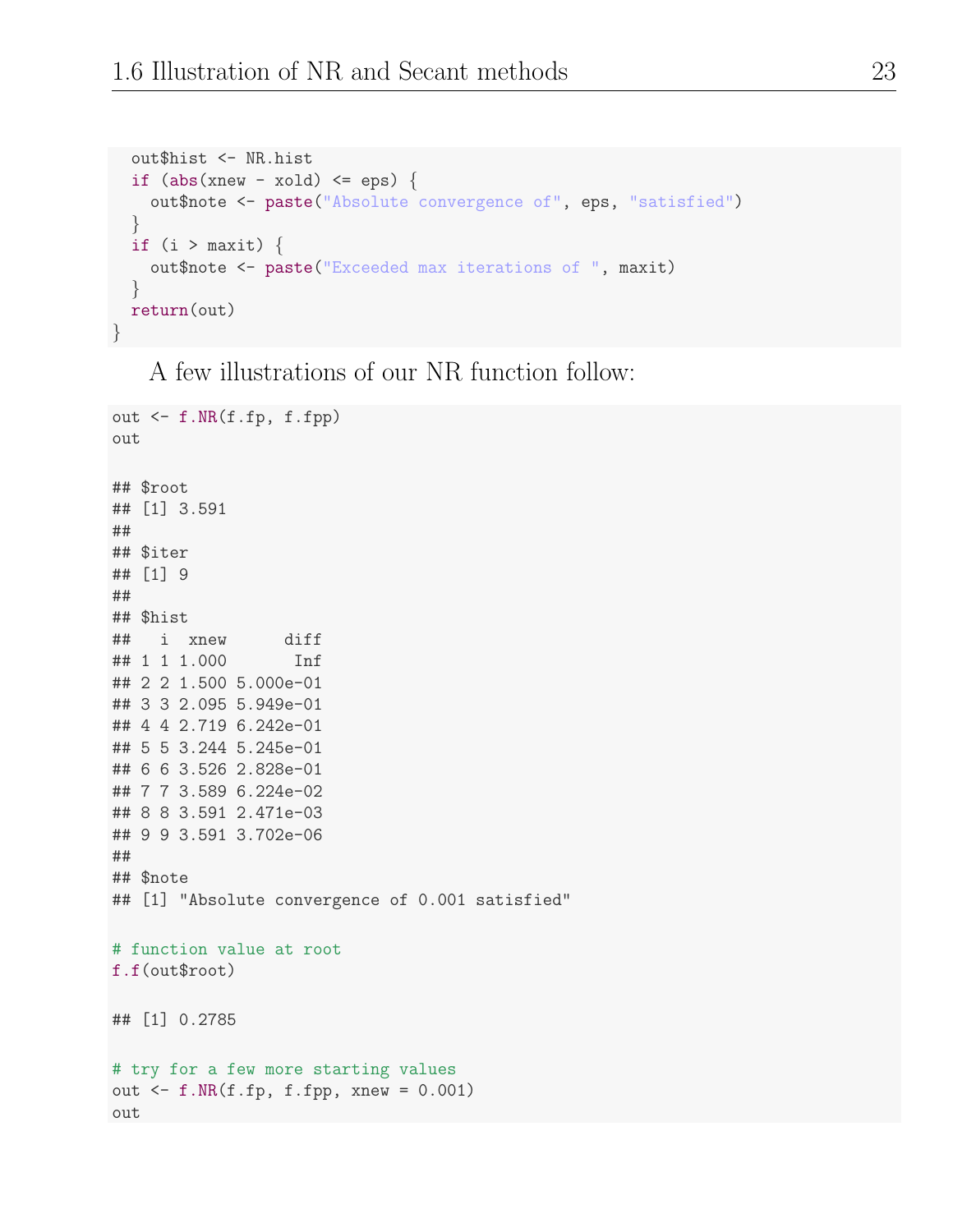## \$root ## [1] 3.591 ## ## \$iter ## [1] 19 ## ## \$hist ## i xnew diff ## 1 1 0.001000 Inf ## 2 2 0.002005 0.001005 ## 3 3 0.004026 0.002022 ## 4 4 0.008109 0.004082 ## 5 5 0.016393 0.008284 ## 6 6 0.033291 0.016898 ## 7 7 0.067767 0.034476 ## 8 8 0.136844 0.069077 ## 9 9 0.267472 0.130629 ## 10 10 0.489561 0.222088 ## 11 11 0.823230 0.333669 ## 12 12 1.274981 0.451751 ## 13 13 1.834557 0.559576 ## 14 14 2.458315 0.623758 ## 15 15 3.044364 0.586049 ## 16 16 3.440809 0.396445 ## 17 17 3.578174 0.137365 ## 18 18 3.591021 0.012846 ## 19 19 3.591121 0.000101 ## ## \$note ## [1] "Absolute convergence of 0.001 satisfied" # increased precision out  $\leq$  f.NR(f.fp, f.fpp, xnew = 3.5, eps = 1e-12) out ## \$root ## [1] 3.591 ## ## \$iter ## [1] 6 ## ## \$hist ## i xnew diff ## 1 1 3.500 Inf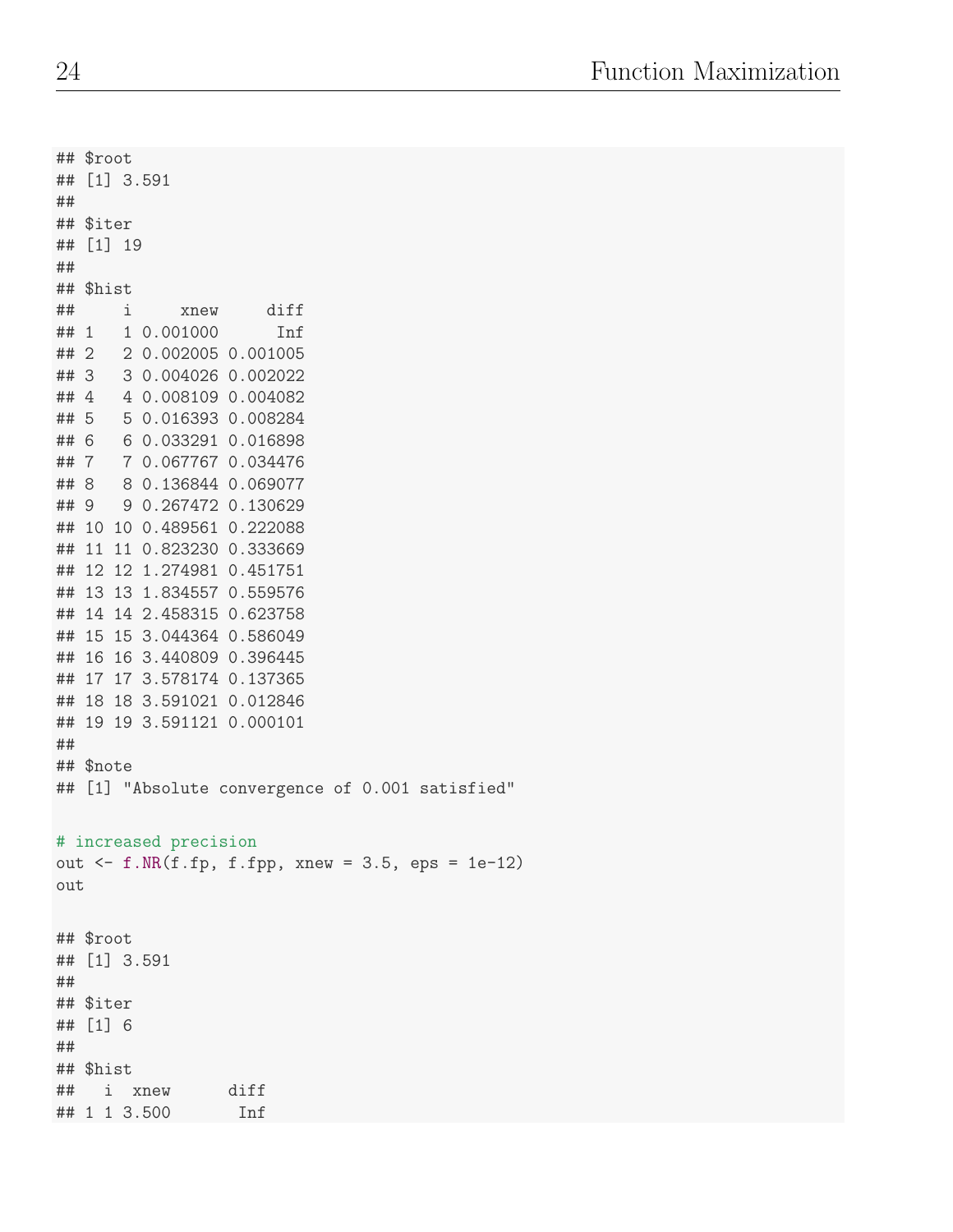```
## 2 2 3.586 8.626e-02
## 3 3 3.591 4.845e-03
## 4 4 3.591 1.427e-05
## 5 5 3.591 1.232e-10
## 6 6 3.591 0.000e+00
##
## $note
## [1] "Absolute convergence of 1e-12 satisfied"
out \leq f.NR(f.fp, f.fpp, xnew = 5.1)
out
## $root
## [1] 3.591
##
## $iter
## [1] 11
##
## $hist
## i xnew diff
## 1 1 5.1000 Inf
## 2 2 0.4174 4.6825896
## 3 3 0.7189 0.3015235
## 4 4 1.1381 0.4191518
## 5 5 1.6703 0.5321824
## 6 6 2.2835 0.6132815
## 7 7 2.8942 0.6106185
## 8 8 3.3577 0.4635227
## 9 9 3.5608 0.2030951
## 10 10 3.5906 0.0297850
## 11 11 3.5911 0.0005505
##
## $note
## [1] "Absolute convergence of 0.001 satisfied"
# can not be evaluated (complex numbers)
out \leq f.NR(f.fp, f.fpp, xnew = 5.2)
## Warning: NaNs produced
## Warning: NaNs produced
## Error: missing value where TRUE/FALSE needed
```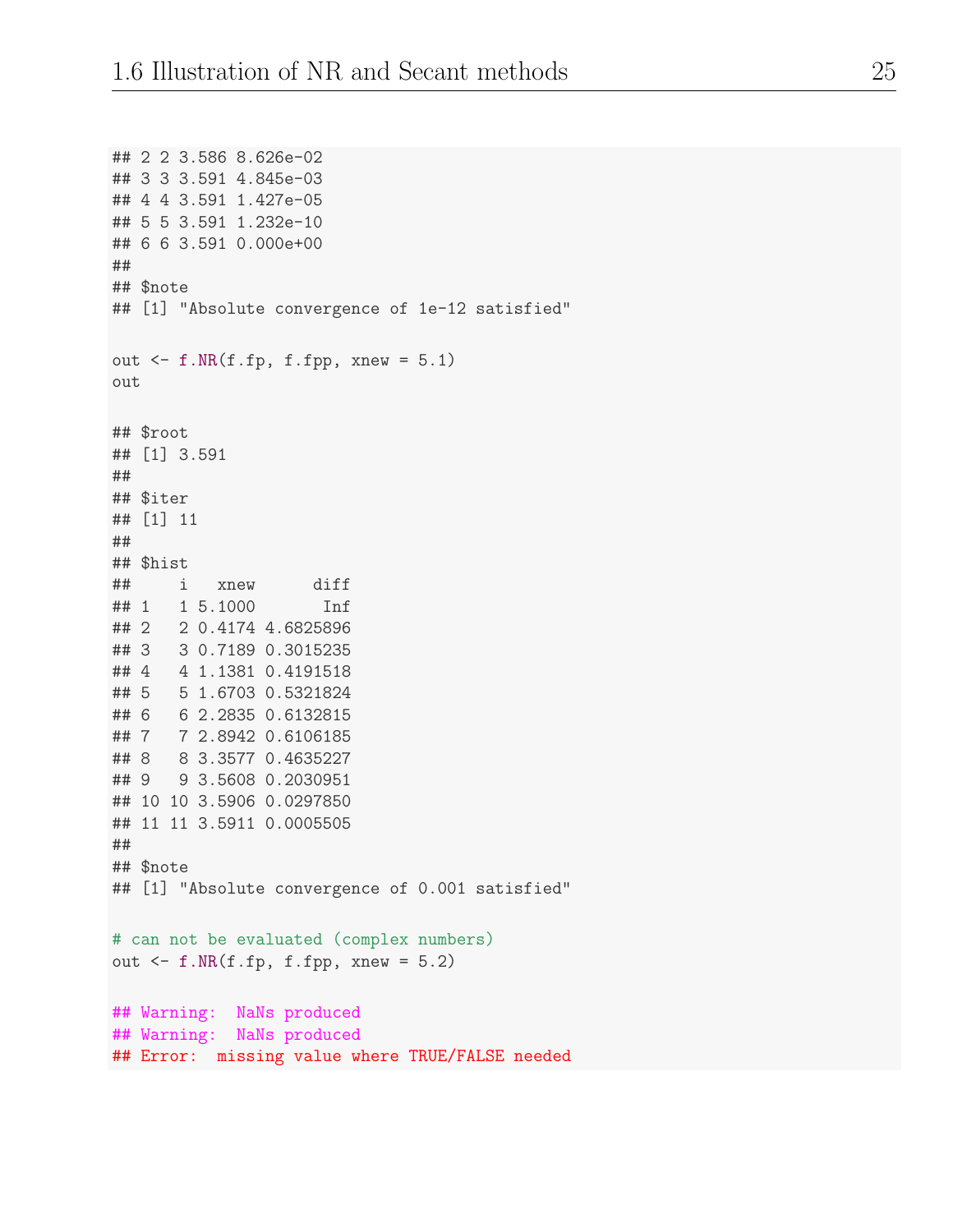#### General results

- 1. There is rapid convergence for  $0.001 \le x_0 \le 5$ .
- 2. The number of steps for convergence decreases as  $|x_0 x^*|$  decreases.
- 3. The routine "blows up", or fails to converge, for  $x_0 > 5.2$  because the increment function  $b(x_i) = -g(x_i)/g'(x_i) < -x$ . That is

$$
x_{i+1} = x_i - \frac{g(x_i)}{g'(x_i)} < 0
$$

for  $x_0 > 5.2$  or so. The function  $g(x)$  is undefined for  $x \leq 0$  (unless we want our numbers to be complex, which we don't), so the routine "crashes" for starting values  $x_0 > 5.2$ .

A simple fix here would be to redefine any negative guesses for  $x$  to be slightly positive  $(x = 0.01)$  to force  $g(x)$  and  $g'(x)$  to be evaluated only for  $x > 0$ .

## 1.6.2 Secant method

The secant method is also easy to program. The algorithm for the iteration

$$
x_{i+1} = x_i - \frac{g(x_i)}{g(x_i) - g(x_{i-1})}(x_i - x_{i-1})
$$

is very similar to NR, except that two starting values are required.

The script below provides this function and the performance is similar to NR.

```
# Secant routine for finding root of g(x) = 0.
# Requires predefined g(x)# The iteration is controlled by:
   eps = absolute convergence criterion
```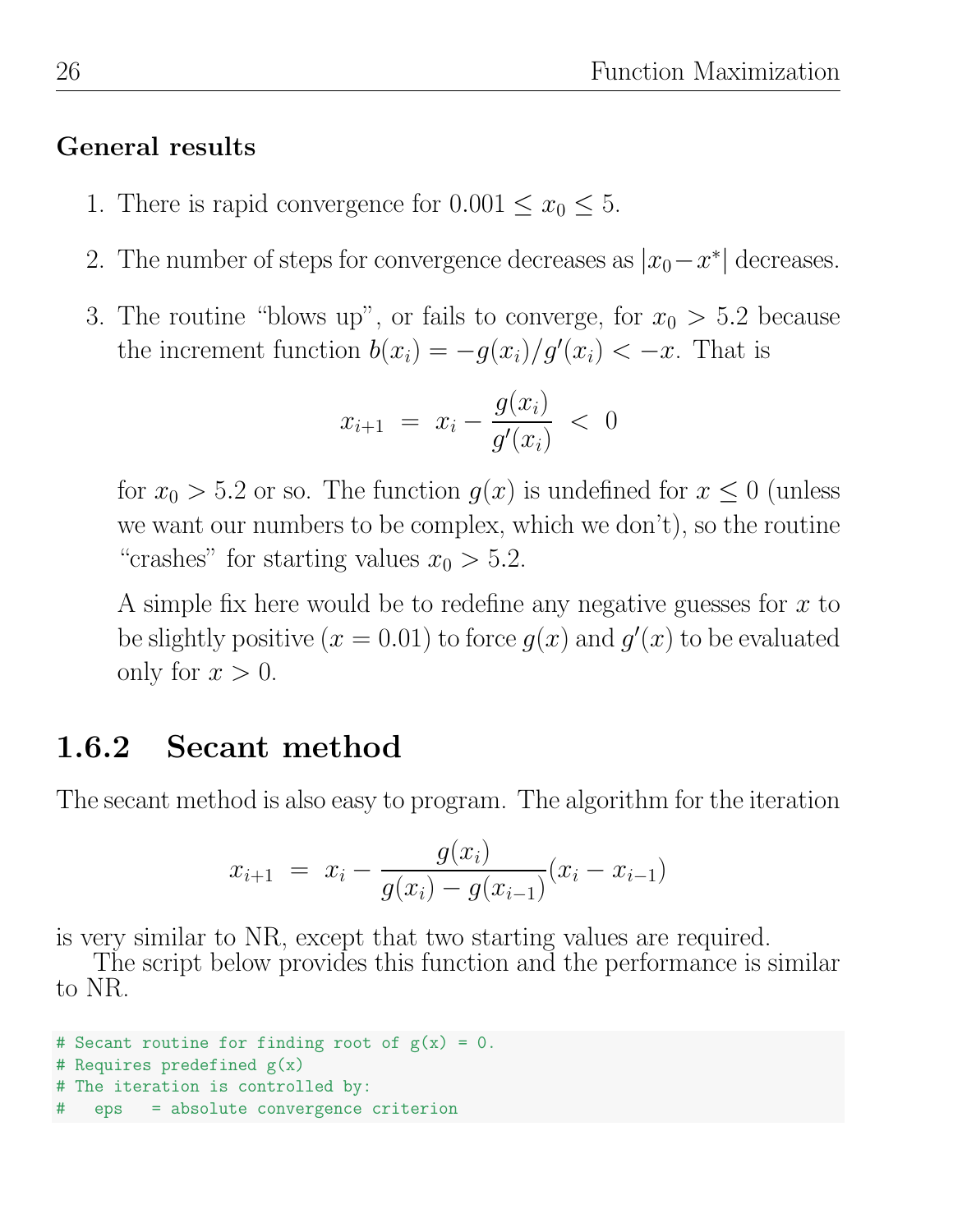```
# maxit = maximum allowable number of iterations
# Input: xnew = user prompted starting value
# Input: xtwo = user prompted second starting value
# Output: number of root, steps, and note
f.secant \le function(g, xnew = 1, xtwo = 2, eps = 0.001, maxit = 35) {
 i <- 1; # initial iteration index
 NR.hist <- data.frame(i, xnew, xtwo, diff = abs(xnew - xtwo)) # iteration history
 while ((i \leq maxit) \& (abs(xnew - xtwo) >eps))i \leq i + 1 # increment iteration
   xold \le xtwo \qquad # 2nd previous guess
   xtwo <- xnew # previous guess
   xnew \le xtwo - g(xtwo) / (g(xtwo) - g(xold)) * (xtwo - xold) # new guess
   NR.hist <- rbind(NR.hist, c(i, xnew, xtwo, abs(xnew - xold))) # iteration history
 }
 out \leftarrow list()
 out$root <- xnew
 out$iter <- i
 out$hist <- NR.hist
 if (abs(xnew - xold) \le eps) {
   out$note <- paste("Absolute convergence of", eps, "satisfied")
 }
 if (i > maxit) {
   out$note <- paste("Exceeded max iterations of ", maxit)
 }
 return(out)
}
```
A few illustrations of our secant function follow:

```
out <- f.secant(f.fp)
out
## $root
## [1] 3.591
##
## $iter
## [1] 10
##
## $hist
## i xnew xtwo diff
## 1 1 1.000 2.000 1.000000
```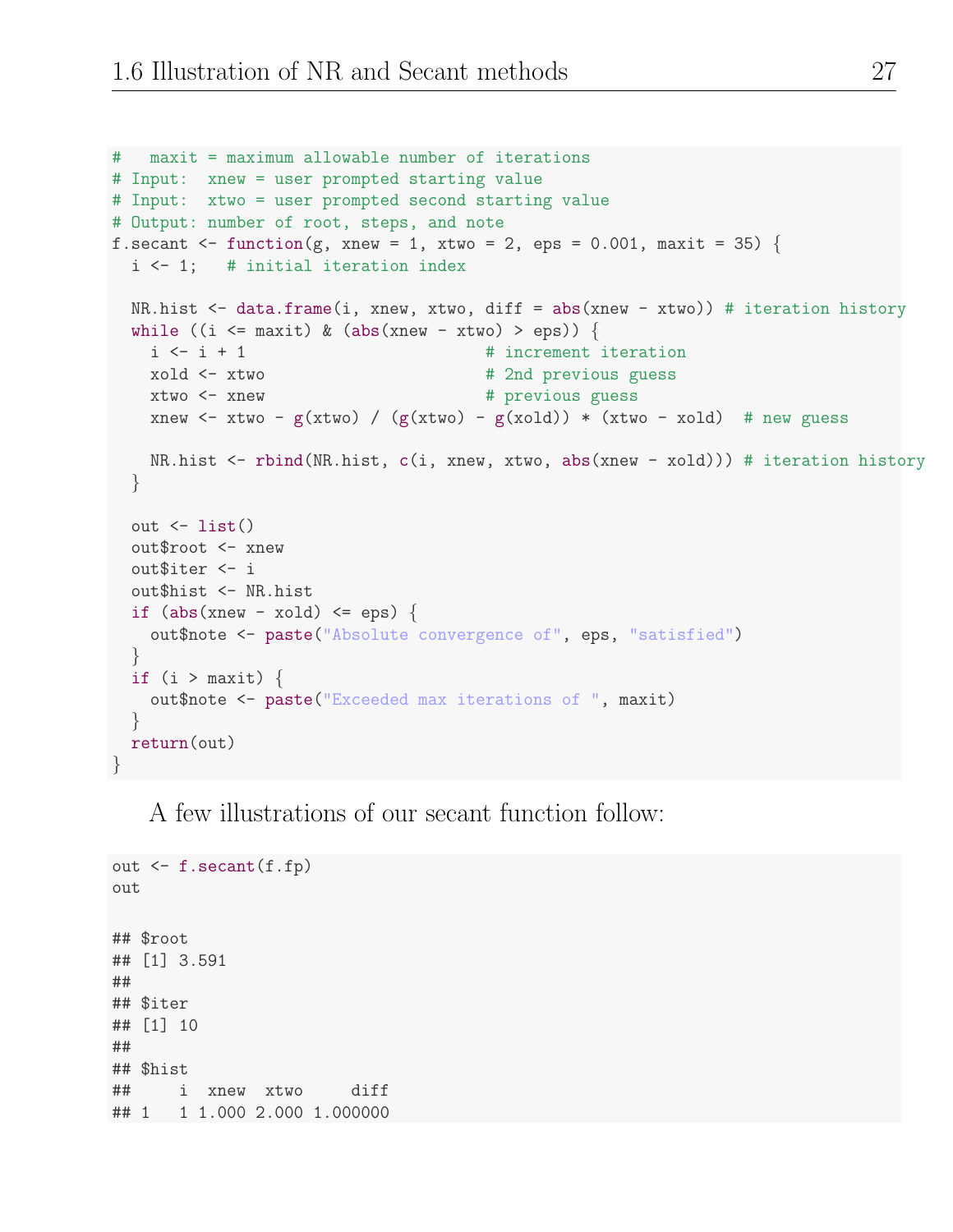```
## 2 2 2.218 1.000 0.218473
## 3 3 2.395 2.218 1.394550
## 4 4 2.918 2.395 0.699813
## 5 5 3.232 2.918 0.837341
## 6 6 3.469 3.232 0.550437
## 7 7 3.567 3.469 0.334848
## 8 8 3.589 3.567 0.120641
## 9 9 3.591 3.589 0.024357
## 10 10 3.591 3.591 0.001757
# function value at root
f.f(out$root)
## [1] 0.2785
# try for a few more starting values
out \leq f.secant(f.fp, xnew = 1, xtwo = 3)
out
## $root
## [1] 3.591
##
## $iter
## [1] 8
##
## $hist
## i xnew xtwo diff
## 1 1 1.000 3.000 2.00000
## 2 2 3.060 1.000 0.06045
## 3 3 3.114 3.060 2.11384
## 4 4 3.462 3.114 0.40162
## 5 5 3.558 3.462 0.44390
## 6 6 3.589 3.558 0.12652
## 7 7 3.591 3.589 0.03334
## 8 8 3.591 3.591 0.00253
# increased precision
out \leq f.secant(f.fp, xnew = 1, xtwo = 4, eps = 1e-12)
out
## $root
## [1] 3.591
##
```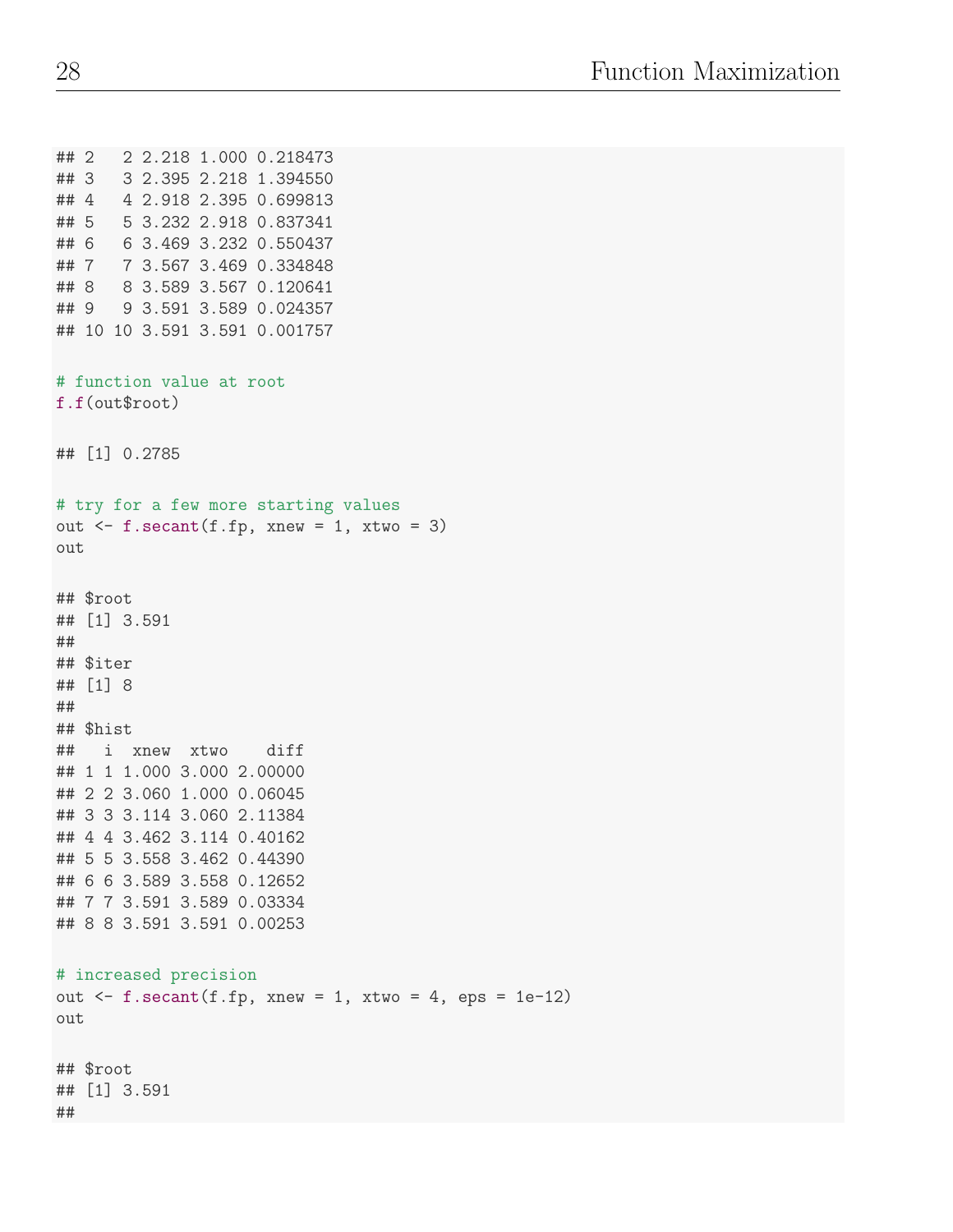```
## $iter
## [1] 10
##
## $hist
## i xnew xtwo diff
## 1 1 1.000 4.000 3.000e+00
## 2 2 3.968 1.000 3.236e-02
## 3 3 3.938 3.968 2.938e+00
## 4 4 3.500 3.938 4.678e-01
## 5 5 3.611 3.500 3.265e-01
## 6 6 3.592 3.611 9.238e-02
## 7 7 3.591 3.592 2.001e-02
## 8 8 3.591 3.591 1.090e-03
## 9 9 3.591 3.591 1.324e-05
## 10 10 3.591 3.591 8.737e-09
out \leq f.secant(f.fp, xnew = 1, xtwo = 5.2)
out
## $root
## [1] 3.591
##
## $iter
## [1] 17
##
## $hist
## i xnew xtwo diff
## 1 1 1.0000 5.2000 4.200000
## 2 2 5.1026 1.0000 0.097410
## 3 3 5.0092 5.1026 4.009196
## 4 4 0.7144 5.0092 4.388177
## 5 5 4.9572 0.7144 0.051958
## 6 6 4.9066 4.9572 4.192177
## 7 7 1.4048 4.9066 3.552449
## 8 8 4.7503 1.4048 0.156333
## 9 9 4.6083 4.7503 3.203483
## 10 10 2.3875 4.6083 2.362800
## 11 11 4.2278 2.3875 0.380430
## 12 12 3.9781 4.2278 1.590638
## 13 13 3.4070 3.9781 0.820803
## 14 14 3.6355 3.4070 0.342548
## 15 15 3.5959 3.6355 0.188899
## 16 16 3.5910 3.5959 0.044557
## 17 17 3.5911 3.5910 0.004817
```